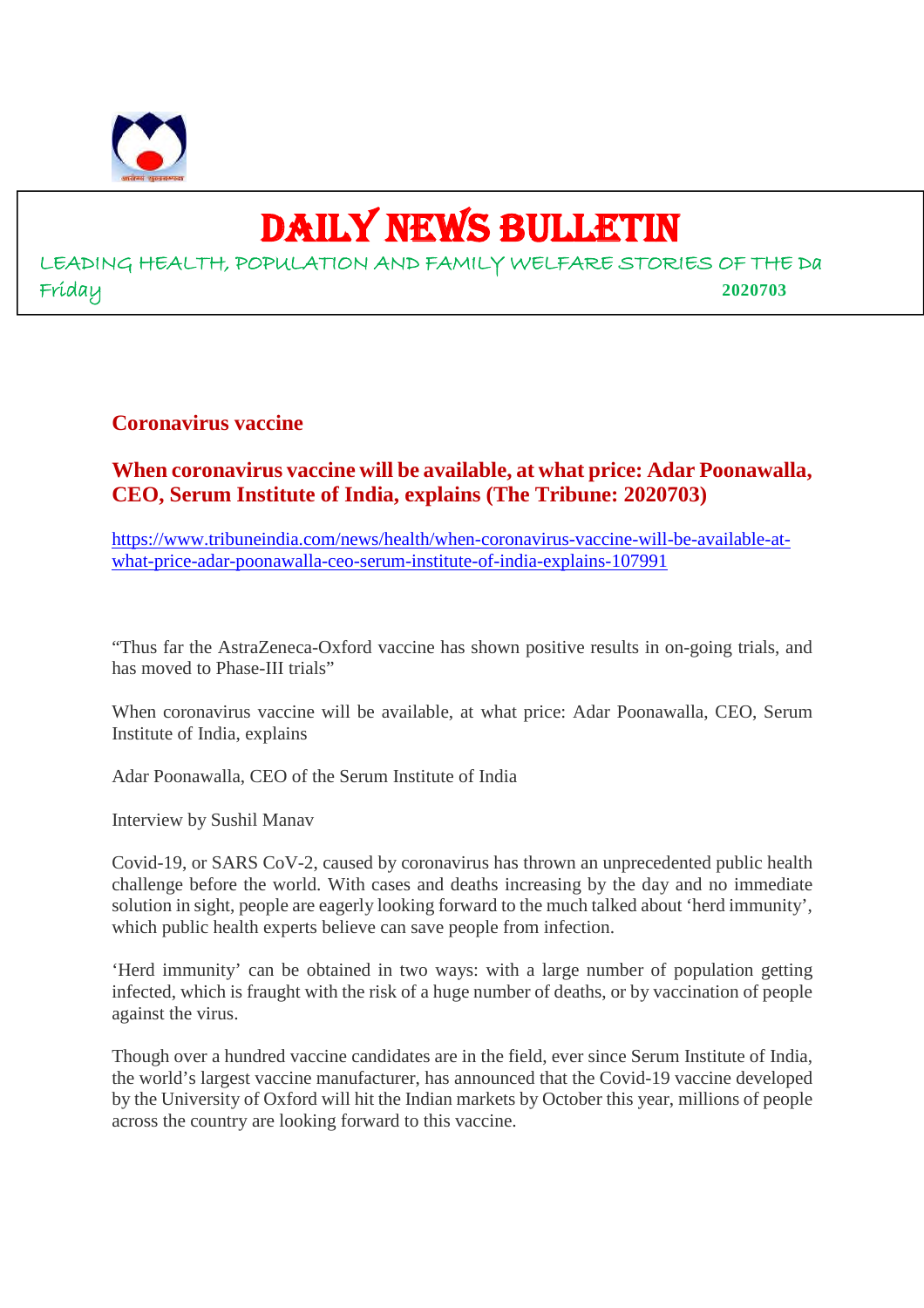At the beginning of June, AzstraZeneca and Serum Institute of India (SII) had reached a licensing agreement to supply 1 billion doses of the Oxford University vaccine candidate against Covid-19 to middle and low-income countries, including India.

To begin with, by this yearend both companies had committed to provide 400 million doses.

The Tribune reporter Sushil Manav spoke to Adar Poonawalla, CEO of the Serum Institute of India, about the vaccine, its possible launch time, the results of trials so far, among other issues. Excerpts:

Your company said last month that the vaccine will be available in the market by October. Are you still sure that people will get the first vaccine for coronavirus by October?

Based on the ongoing clinical trials, we are expecting the AstraZeneca-Oxford vaccine to be available towards the end of this year.

Some scientists have said that any coronavirus vaccine is at least a year away.

Usually it takes about 4-5 years to develop a vaccine. Currently there are more than 100 vaccine candidates at different stages of trials. Each will take their own time, and as I said, we are hoping that the AstraZeneca Oxford vaccine will be available towards the end of the year.

The Oxford University vaccine has completed Phase-I of human trials. When can we expect the results of those trials?

The AstraZeneca-Oxford vaccine has already progressed to the Phase-III trials stage, and based on the results we are expecting to mass produce the vaccine soon.

How sure are you about favourable results of Phase-I trials?

Thus far, the vaccine has shown positive results in the on-going trials. We are optimistic that it will be an efficacious and effective vaccine for Covid-19. We will conduct these trials in India as well.

What is the production capacity of the Serum institute of India? How many vaccines per month are to be produced in the coming months?

Our facility is well-equipped with state-of-the-art technology and is ready to manufacture the Covid-19 vaccine. We plan to start production in nearly two months and have invested more than \$100 million in this facility to meet the demand.

In terms of the production of vaccines, we will start making a few million of doses, and stockpile at a personal risk. Furthermore, as per our deal with AstraZeneca, we will start making 1 billion doses for India and other low- and middle-income countries.

India has a vast population of 130 crore, and most would be in a hurry to be vaccinated. Would you be able to cater to the huge demand?

Over the past 50 years, SII has built significant capability in vaccine manufacturing and supply in India as well globally. We have partnered with various institutions to manufacture their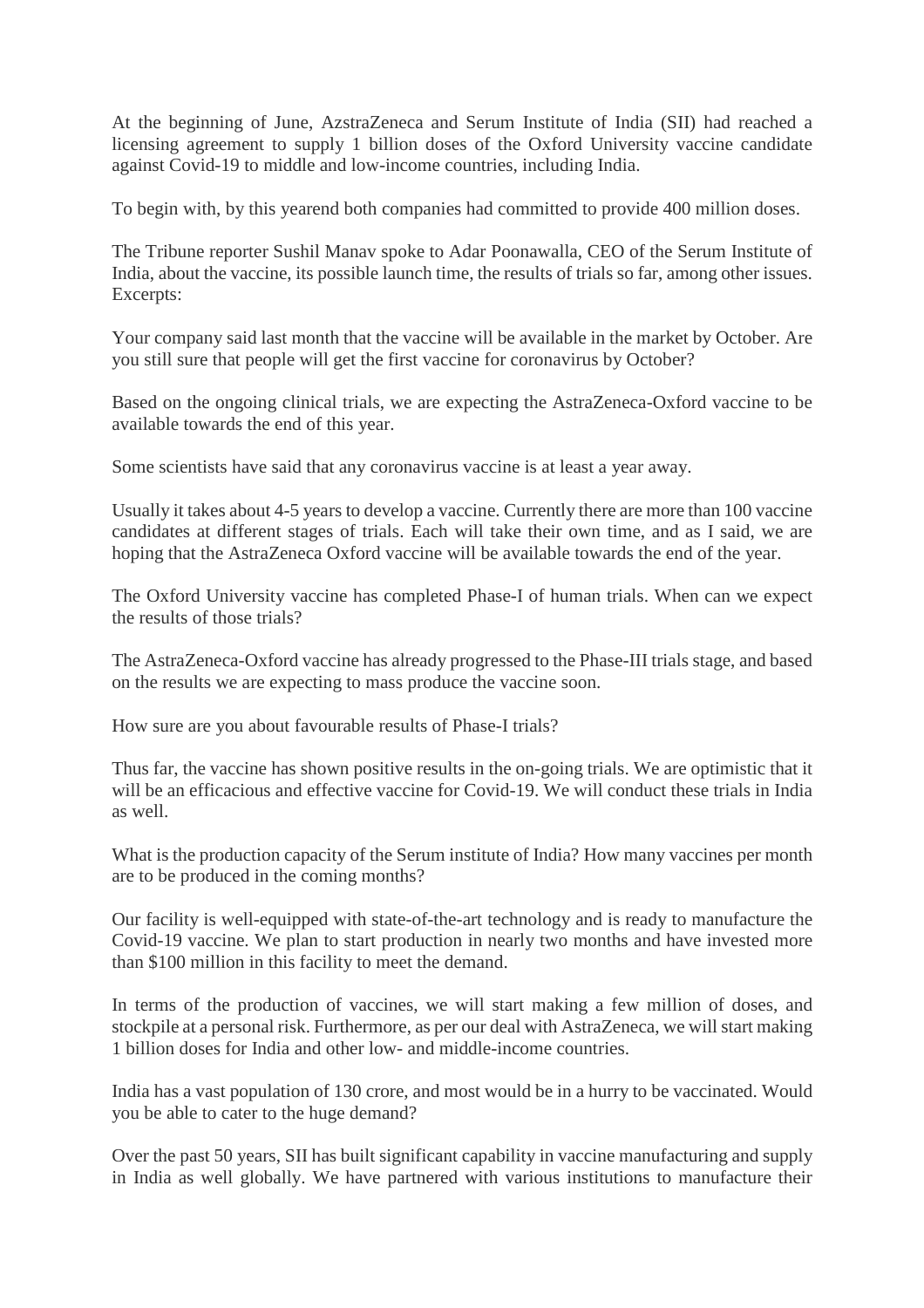respective Covid-19 vaccine candidate. And in addition all our facilities are equipped with state-of-the-art technology to meet the vaccine's demand domestically and globally.

Oxford University said in April that the vaccine would be made available on a not-for-profit basis. Can we expect the cost of vaccines to be within the reach of common people?

It is too early to comment on the price of the vaccine at this point. Once the development of the vaccine commences, we will be able to take a decision in the coming months. However, we are certain that it will be affordable, and hopefully will be procured and distributed by governments without charge.

Another manufacturer, Bharat Biotech, has announced indigenous vaccines and is in the process of starting Phase-I trials. Will your vaccine come ahead of theirs?

International and national health authorities, and institutions across the world are coming together to develop a vaccine against Covid-19. While all of us are in a race against time, there is no contention amongst companies. Whosoever makes and develops the vaccine will need multiple partners to manufacture the vaccine. I hope that whichever company develops the vaccine does not hide behind patents and makes it available based on royalties or a commercial understanding to manufacturers across the world to make billions of dosages at a fast pace.

Do you think you have taken a risk by betting on an unproven vaccine?

Since, we are not a listed company, we are not accountable to investors in terms of profits and returns. So we took the decision to manufacture at our own personal risk.

# **Anti-Covid drug**

# **Govt launches Drug Discovery Hackathon to develop anti-Covid drug (The Tribune: 2020703)**

https://www.tribuneindia.com/news/health/govt-launches-drug-discovery-hackathon-todevelop-anti-covid-drug-107640

Science and Technology Minister Harsh Vardhan and HRD Minister Ramesh Pokhriyal Nishank on Thursday launched the first of its kind national initiative to support drug discovery process for Covid-19.

The Drug Discovery Hackathon will be open to researchers from the areas of computer science, chemistry, pharmacy, medical sciences, basic sciences and biotechnology.

The three-phase hackathon consists of challenges posted as problem based on specific drug discovery topics which are open to the participants to solve. Government's MyGov portal will be used for the challenge and any Indian student can participate along with professionals and researchers from across the world.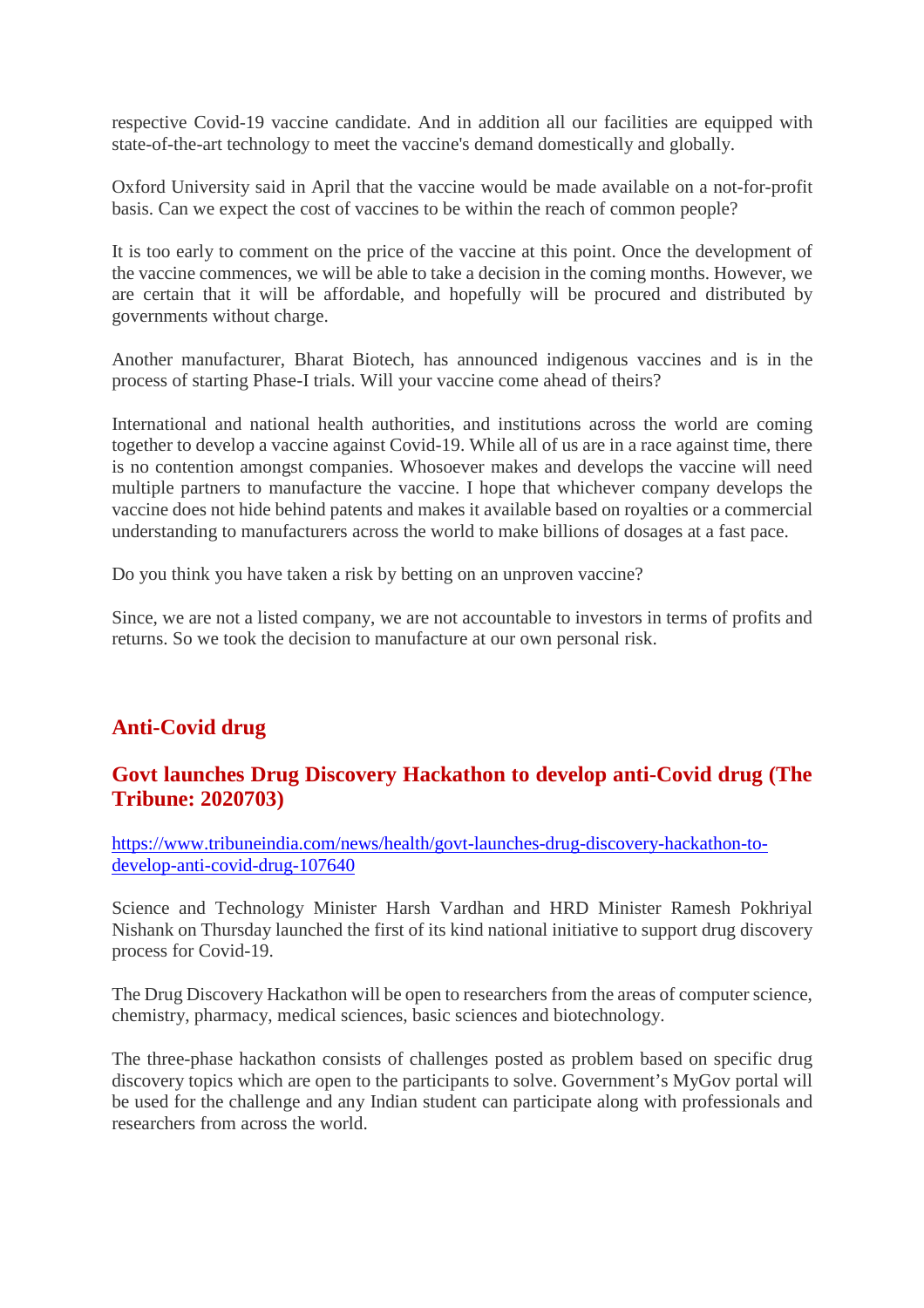Track 1 launched on Thursday will deal with drug design. Track 2 will deal with designing and optimising new tools and algorithms which will have an impact on expediting the process of in-silico drug discovery and third track called "moon shot" allows for working on problems which are 'out of the box' in nature.

Harsh Vardhan said, "We need to establish the culture of computational drug discovery in our country. In this initiative, MHRD's innovation cell and AICTE will focus on identifying potential drug molecules through the hackathon while CSIR will take these identified molecules forward for synthesis and laboratory testing for efficacy, toxicity, sensitivity and specificity."

"The objective is to identify drug candidates against SARS-CoV-2 by in-silico drug discovery through the hackathon and follow up by chemical synthesis and biological testing," he said.

The government said while it pursued clinical trials of few repurposed drugs for Covid-19 it was important to find other suitable repurposed drugs and specific new drugs against Covid-19.

K Vijay Raghavan, Principal Scientific Adviser to the government, and Chairman of the hackathon organising committee said that the challenge would help India establish a new model to expedite drug discovery process.

"It will have three phases of three months each and the whole exercise is projected to be completed by April-May 2021. At the end of each phase, successful teams will be rewarded. The lead compounds identified at the end of phase 3 will be taken forward for experimental level at CSIR and other interested organisations," said Raghavan.

# **COVID-19 antibody**

# **Weak evidence for accuracy of COVID-19 antibody tests: Study (The Tribune: 2020703)**

Only four studies included outpatients and only two evaluated tests at the point of care

https://www.tribuneindia.com/news/health/weak-evidence-for-accuracy-of-covid-19 antibody-tests-study-107634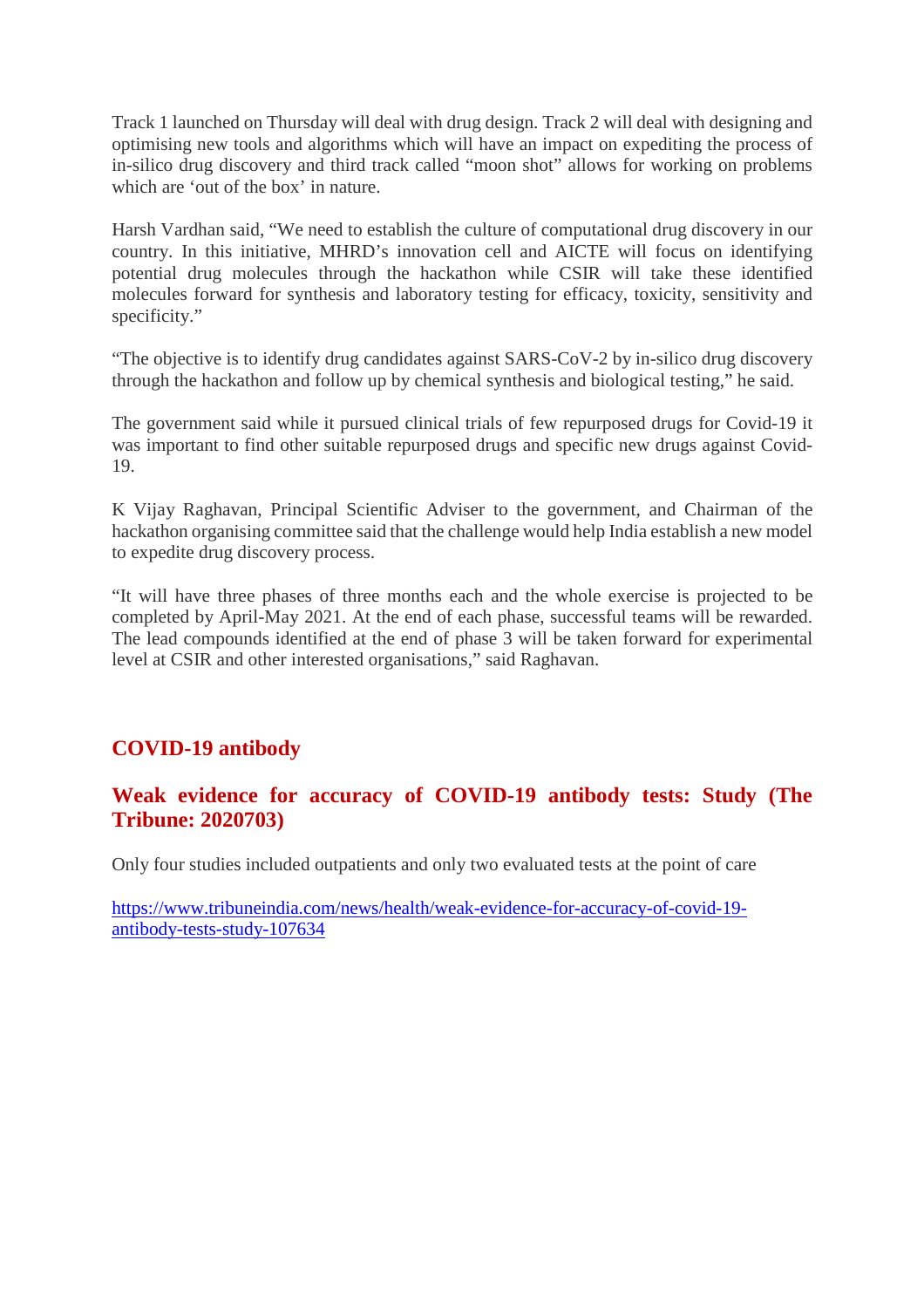

A review of studies has found major weaknesses in the evidence base for diagnostic accuracy of COVID-19 antibody tests, particularly for point-of-care tests performed directly with a patient, outside a laboratory, and does not support their continued use.

Serological tests to detect antibodies against COVID-19 could improve diagnosis and may be useful tools for monitoring levels of infection in a population, but it is important to formally evaluate whether there is sufficient evidence that they are accurate, the researchers said.

The study, published in The BMJ, set out to determine the diagnostic accuracy of antibody tests for COVID-19.

The researchers, including those from Harvard Medical School in the US and University of British Columbia, Canada, searched medical databases and preprint servers from January 1 to April 30, for studies measuring sensitivity and specificity of a COVID-19 antibody test compared with a control test.

Sensitivity measures the percentage of people who are correctly identified as having a disease, while specificity measures the percentage of people who are correctly identified as not having a disease, they said.

Of 40 eligible studies, most (70 per cent) were from China and the rest were from the UK, US, Denmark, Spain, Sweden, Japan and Germany.

The researchers noted that half of the studies were not peer reviewed and most were found to have a high or unclear risk of bias—problems in study design that can influence results.

Only four studies included outpatients and only two evaluated tests at the point of care, they said.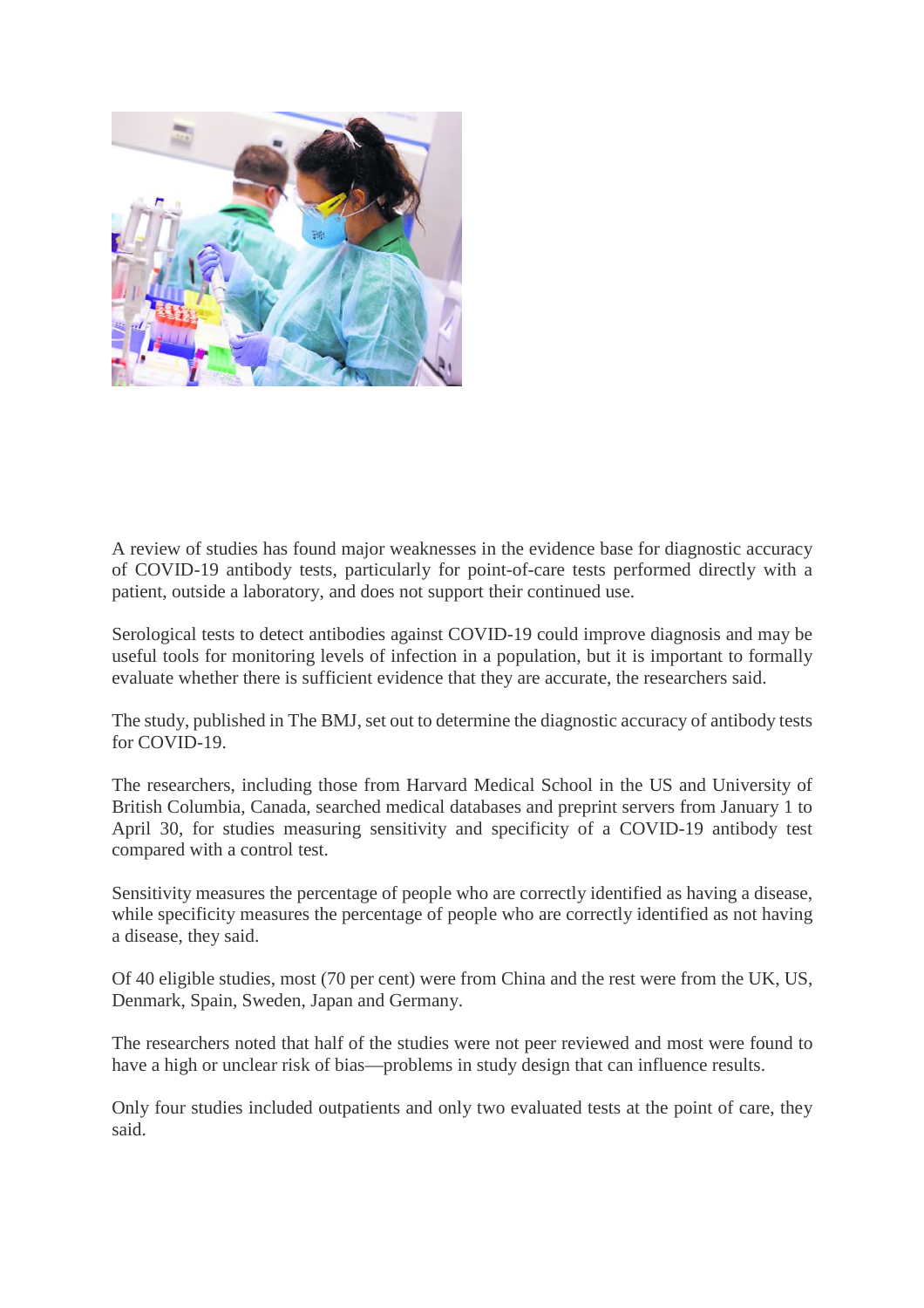When sensitivity results for each study were pooled together, they ranged from 66 per cent to 97.8 per cent depending on the type of test method used, meaning that between 2.2 per cent and 34 per cent of patients with COVID-19 would be missed, according to the researchers.

Pooled specificities ranged from 96.6 to 99.7 per cent, depending on the test method used, meaning that between 3.4 per cent and 0.3 per cent of patients would be wrongly identified as having COVID-19, they said.

The study found that pooled sensitivities were consistently lower for the lateral flow immunoassay (LFIA) test compared with other test methods.

The LFIA test is the potential point-of-care method that is being considered for 'immunity passports.' The researchers explained that, if an LFIA test is applied to a population with a COVID-19 prevalence of 10 per cent, for every 1,000 people tested, 31 who never had COVID-19 will be incorrectly told they are immune, and 34 people who had the disease will be incorrectly told that they were never infected.

Pooled sensitivities were also lower with commercial test kits (65 per cent) compared with noncommercial kits (88.2 per cent) and in the first and second week after symptom onset compared with after the second week, they said.

The researchers point to some limitations, such as differences in study populations and the potential for missing studies.

However, study strengths include thorough search strategies and assessment of bias, they said.

"These observations indicate important weaknesses in the evidence on COVID-19 serological tests, particularly those being marketed as point-of-care tests," the researchers said.

"While the scientific community should be lauded for the pace at which novel serological tests have been developed, this review underscores the need for high quality clinical studies to evaluate these tools," they added. PTI

# **Sanitisers may contain lethal methanol**

# **Punjab FDA finds 60% samples of various brands substandard (The Tribune: 2020703)**

https://www.tribuneindia.com/news/health/sanitisers-may-contain-lethal-methanol-107841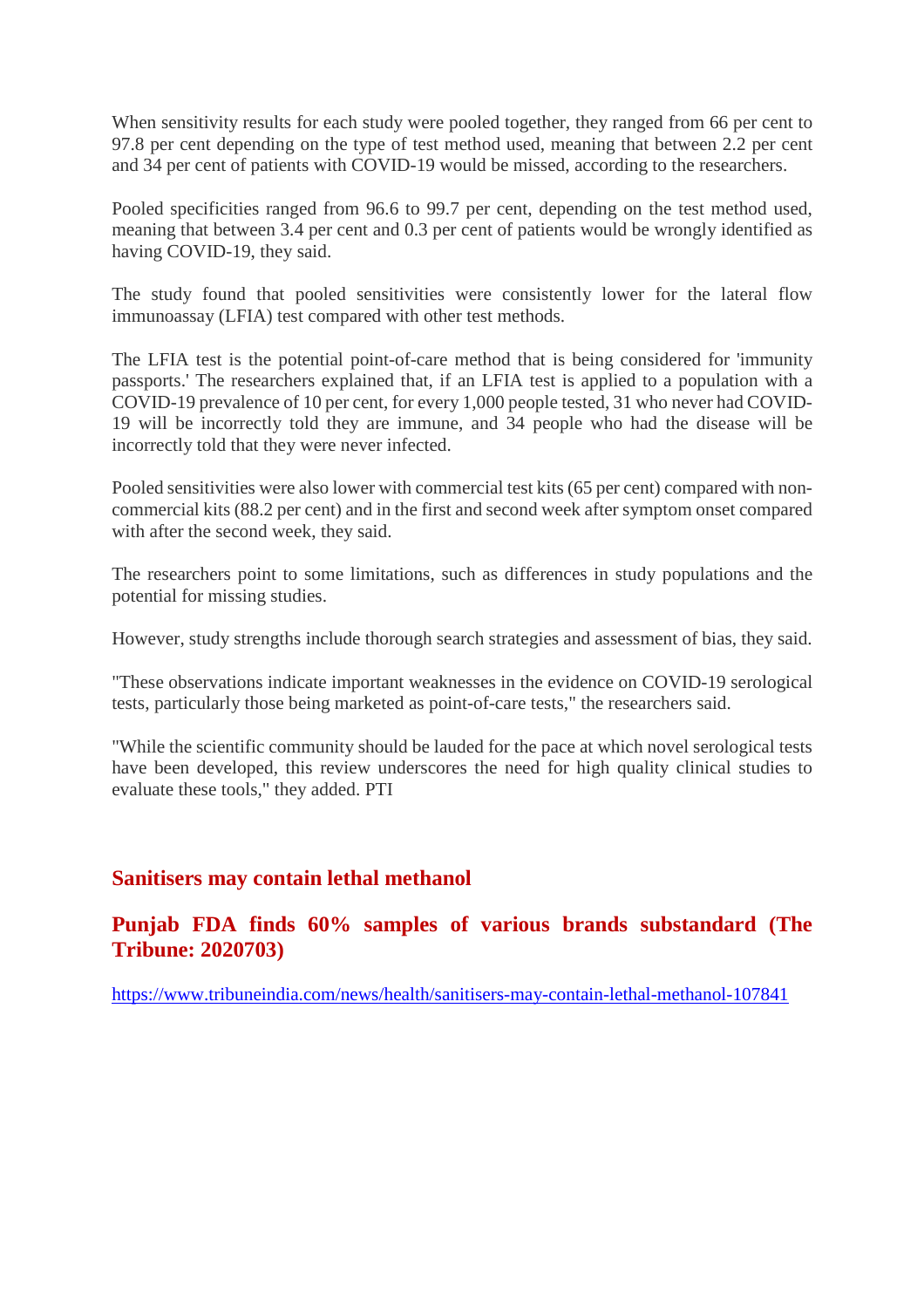

Forget protecting youself from Covid-19, the hand sanitisers you use may contain nothing but a lethal chemical, methanol, known to cause life-threatening ailments in pregnant women, the elderly, alcoholics, individuals having poor-quality diet and persons on certain medication.

Punjab's Food and Drug Administration (FDA) has found this during an analysis of over 60 sanitisers being sold in the state.

According to the FDA, the biggest shock came on Wednesday when, while testing samples gathered over the past two months, it was found that a popular sanitiser had 95 per cent methanol in it. Around 60 per cent of the samples didn't comprise constituents as written on the wrapper. A majority contained lesser ethanol than mentioned. Several were found adulterated with water or other substances. Any hand sanitiser should contain 80 per cent ethanol or 75 per cent isopropyl alcohol, as per the WHO standards.

After the outbreak of Covid-19 in March, the state government had allowed distilleries to produce sanitisers.

Kahan Singh Pannu, FDA Commissioner, said most of the violations were of colour or lesser content. "Four samples contained methanol instead of ethanol. This falls in the category of adulteration and we have launched action against the violators," said Pannu.

Methanol, also known as methyl alcohol, is a chemical with the formula CH3OH. It is a light, volatile, colourless, flammable liquid with a distinctive alcoholic odour similar to that of ethanol. It is a toxic alcohol used industrially as a solvent, pesticide and alternative fuel source.

The WHO has established that methanol is irritating to the eyes, skin and respiratory tract. Acute oral and inhalation exposures and, to a lesser extent, percutaneous (through skin) absorption of high concentrations of methanol have resulted in central nervous system depression, blindness, coma and death.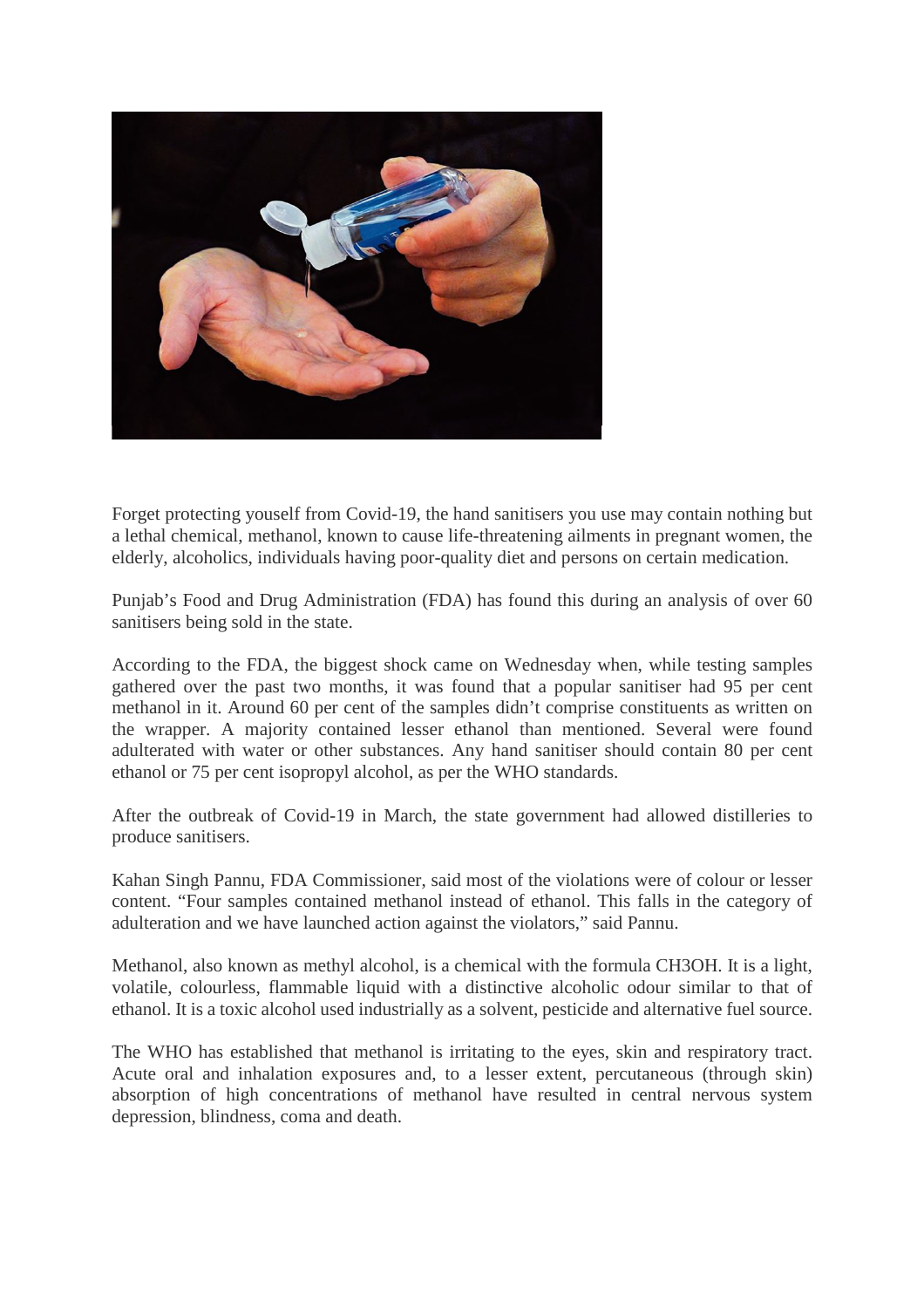**Plasma bank**

**Delhi gets country's 1st plasma bank at ILBS to aid Covid fightLAUNCHED: Those who donate blood often face weakness, but no such signs are seen in those who donate plasma, says Kejriwal (Hindustan Timers: 2020703)**

https://epaper.hindustantimes.com/Home/ArticleView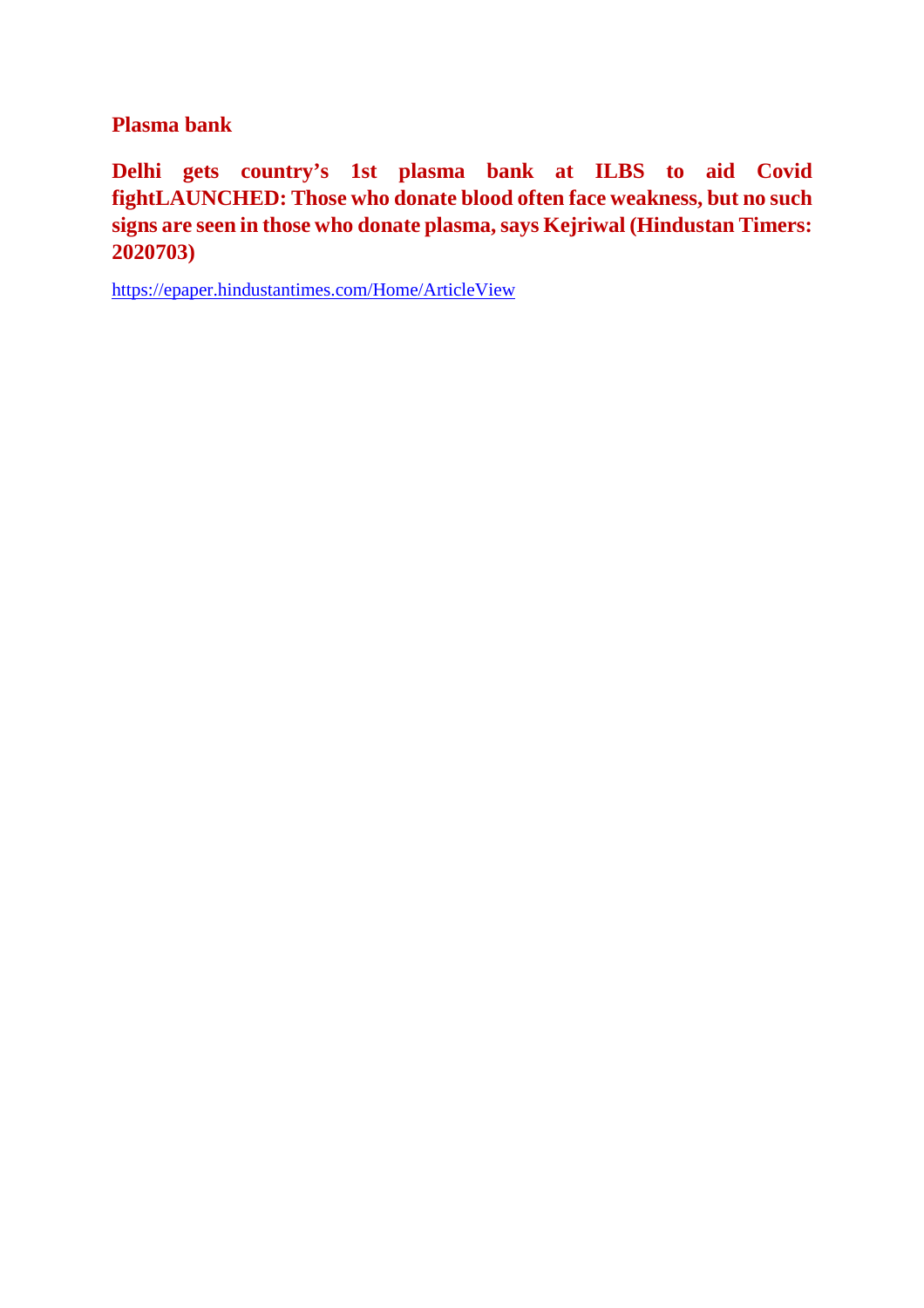# **Speeding up Covid-19 recovery**

# **You CAN donate** plasma if

You were tested positive for Covid-19 You have recovered completely and have been symptom-free for 14 days You are between 18-60 vears-old Your haemoglobin level is above 8

According to protocol, the hospital that prescribed plasma therapy for a patient will have to contact ILBS hospital for plasma on behalf of the patient

# **How will Delhi government** facilitate donors?

- The government will arrange for the donor to be transported to ILBS Hospital in Vasant Kunj, or reimburse the donor's travel cost.
- If the donor has not yet been tested negative after being tested positive for Covid initially, the government will arrange for the donor to be tested.

The donor will be provided refreshments during their visit to the **ILBS** plasma bank.

Once the plasma donation is done, the donor will receive a certificate signed by chief minister Arvind Kejriwal

# **You CANNOT** donate plasma if

- You weigh less than **50kg**
- You have ever been pregnant
- You are diabetic on insulin
- Your blood pressure is more than 140 and diastolic is lower than 60 or above 90
- You have uncontrolled diabetes or hypertension with change in medication in last 28 days
- You are a cancer survivor

You have chronic kidney/ heart/lung or liver disease.

#### What is convalescent plasma therapy? . Plasma is a component of blood that contains virus**fighting antibodies**

In plasma therapy, plasma is extracted from the blood of people who have recovered from Covid-19 and given to infected patients to aid their immune system in fighting off the virus

# How does one donate plasma?

- A donor has to register, either by calling 1031, sending a WhatsApp message to 8800007722 or through delhifightscorona. in/donateplasma
- Once registered, a doctor authorised by the government will call back and check the prospective donor's eligibility
- If the donor meets the pre-requisites, an appointment will be fixed at ILBS
- Once the donor is at ILBS, a few basic tests will be conducted on the donor before starting with the plasma donation
- The entire process will take between 45 minutes and 1 hour

## **Sweta Goswami**

sweta.goswami@htlive.com

New Delhi : Chief minister Arvind Kejriwal opened on Thursday the country's first plasma bank at the Institute of Liver and Biliary Sciences (ILBS) in south Delhi's Vasant Kunj. The bank has been set up to pool in plasma from people who recovered from Covid-19 so that moderately ill patients can have better access to therapy using it.

The CM laid out the criteria for donors and said the plan will be a success only if people who have recovered from Covid-19 turn up in big numbers to donate plasma since the rules possibly leave only a small proportion eligible.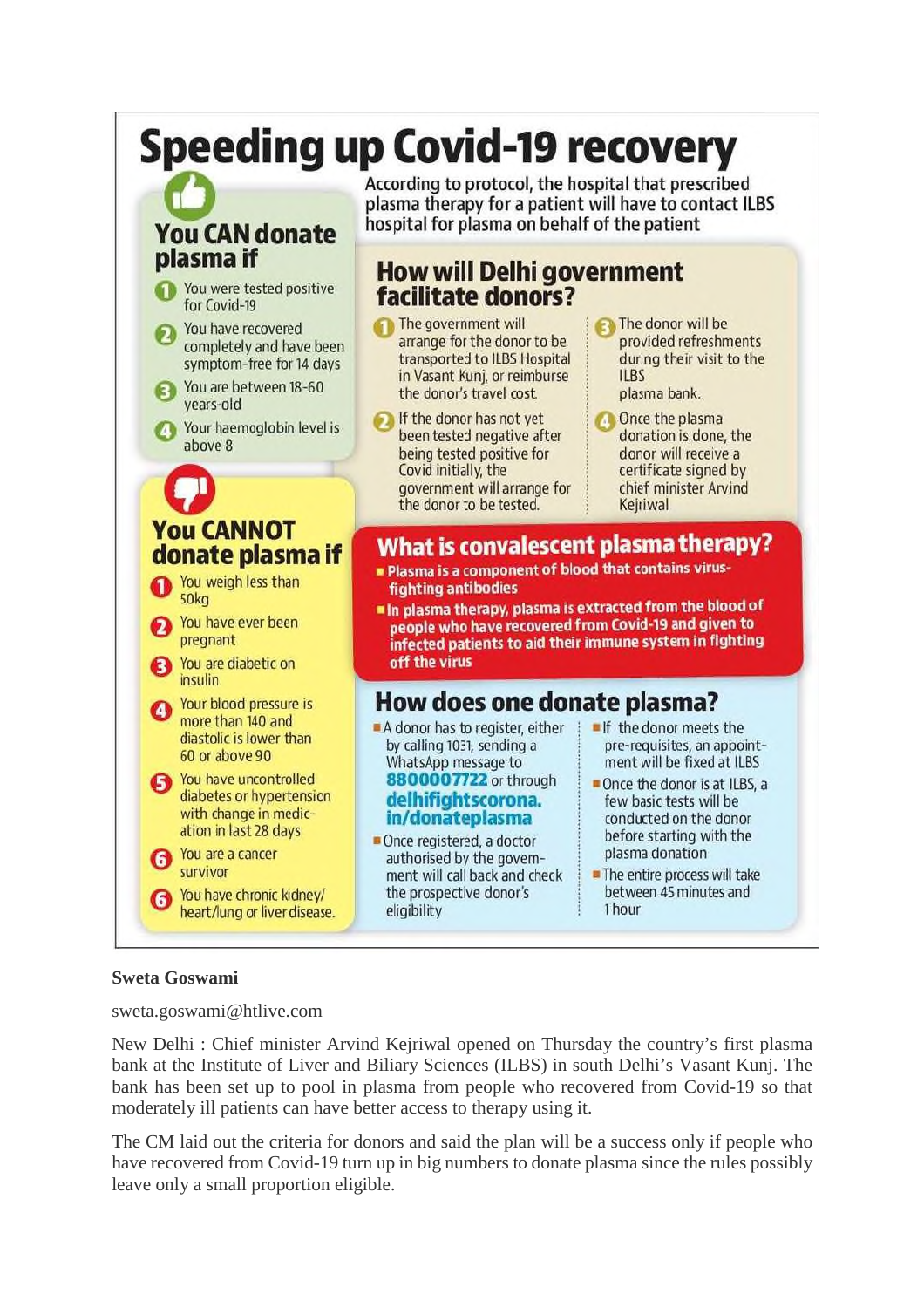"We have not got a vaccine for Corona yet. Till the time we do not get a vaccine, plasma therapy will prove to be helpful for the treatment of Covid-19 patients. People were finding it difficult to get plasma and the situation got quite chaotic in Delhi. We hope the situation will improve with the opening of this plasma bank," he said.

Blood and plasma donations require specific matching of blood groups, which often makes the sourcing of plasma difficult at short notice. Plasma therapy, a technique that essentially involves delivering virus-fighting antibodies to a person fighting the infection to bolster their immune response, has been on at select hospitals in the capital since April 22.

The chief minister said the rules for donors is strict. "So, even as 59,992 people have recovered in Delhi from Covid-19 so far, the number of people who will actually be eligible to donate their plasma will be far lower. I request those who fit the required parameters to come and donate their plasma. Those who donate blood often face weakness, but no such signs are seen in those who donate plasma. So, people should not fear anything as there are no complications involved in this," Kejriwal said.

The conditions include the following: The donor should be a person who tested positive for Covid-19 through a swab test; the person should not have had any Covid-19 symptoms for 14 days; and a donor will need to be between the age of 18 and 60.

"You cannot donate plasma if - your weight is less than 50 kg. Women who have ever been pregnant; you are diabetic on insulin; your blood pressure is more than 140 and diastolic less than 60 or more than 90. You cannot donate plasma if you have uncontrolled diabetes or hypertension with a change in medication in last 28 days, if you are a cancer survivor, or if you have chronic kidney/heart/lung or liver disease," Kejriwal said.

The chief minister launched the helpline 1031 where people can call to get registered for plasma donation. Registration can also be done by sending a message on the WhatsApp number 8800007722 or through the government's delhifightscorona.in website.

As per the CM, Covid patients in need of plasma should not register through these channels. For those seeking the therapy, no personal calls by the patients or his family to ILBS or the helpline number will be accepted, he said. According to protocol, the hospital that prescribed plasma therapy for a patient will have to contact ILBS hospital for plasma on behalf of the patient.

For recovered Covid-19 patients wanting to donate their plasma, the registration form has been kept simple where the age, gender, address and blood group of the person is asked for. Prospective donors are also asked to state when they tested positive.

People who register to be donors will be reached out to by doctors authorised by the Delhi government who will assess the person for whether they meet the conditions. Once cleared, they will need to come into ILBS for which the government will arrange transportation or reimburse costs if needed.

A confirmatory negative test, in case the donor never had a second test, will be carried out and the process at ILBS is expected to last 45 minutes to an hour.

When asked by reporters about opening more such banks, Kejriwal, during his visit to ILBS in the afternoon, said it would depend on the success of the first.

Dr Puneet Mishra, professor of community medicine at AIIMS said having a plasma bank would streamline the entire process of getting plasma for hospitals and families of patients. "Opening one centralised plasma bank is a good idea, but before opening more plasma banks,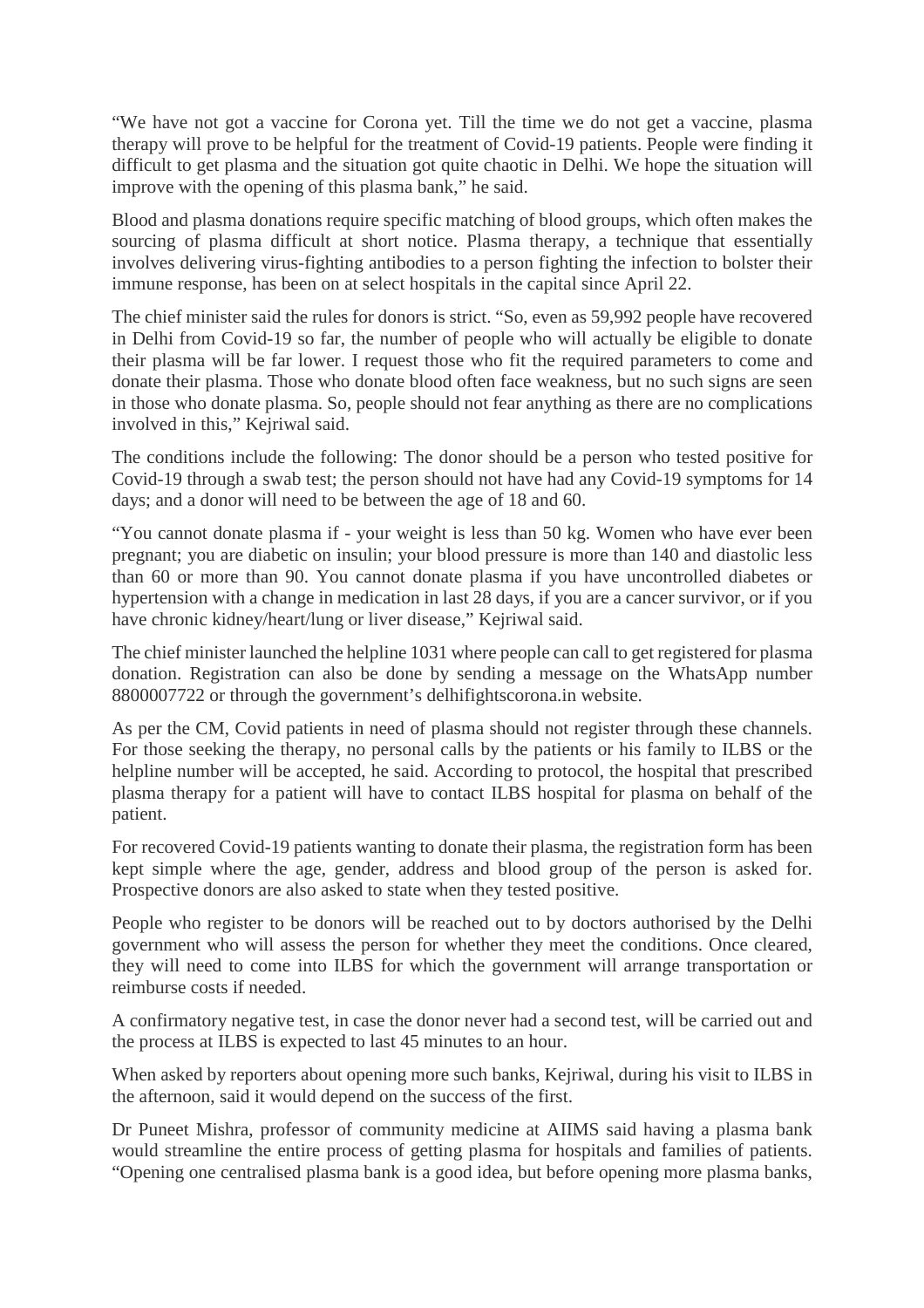the government should wait till the ICMR comes out with its final result of their plasma trials," he said.

# **Covid-19:**

# **Covid-19: What you need to know today (Hindustan Timers: 2020703)**

https://epaper.hindustantimes.com/Home/ArticleView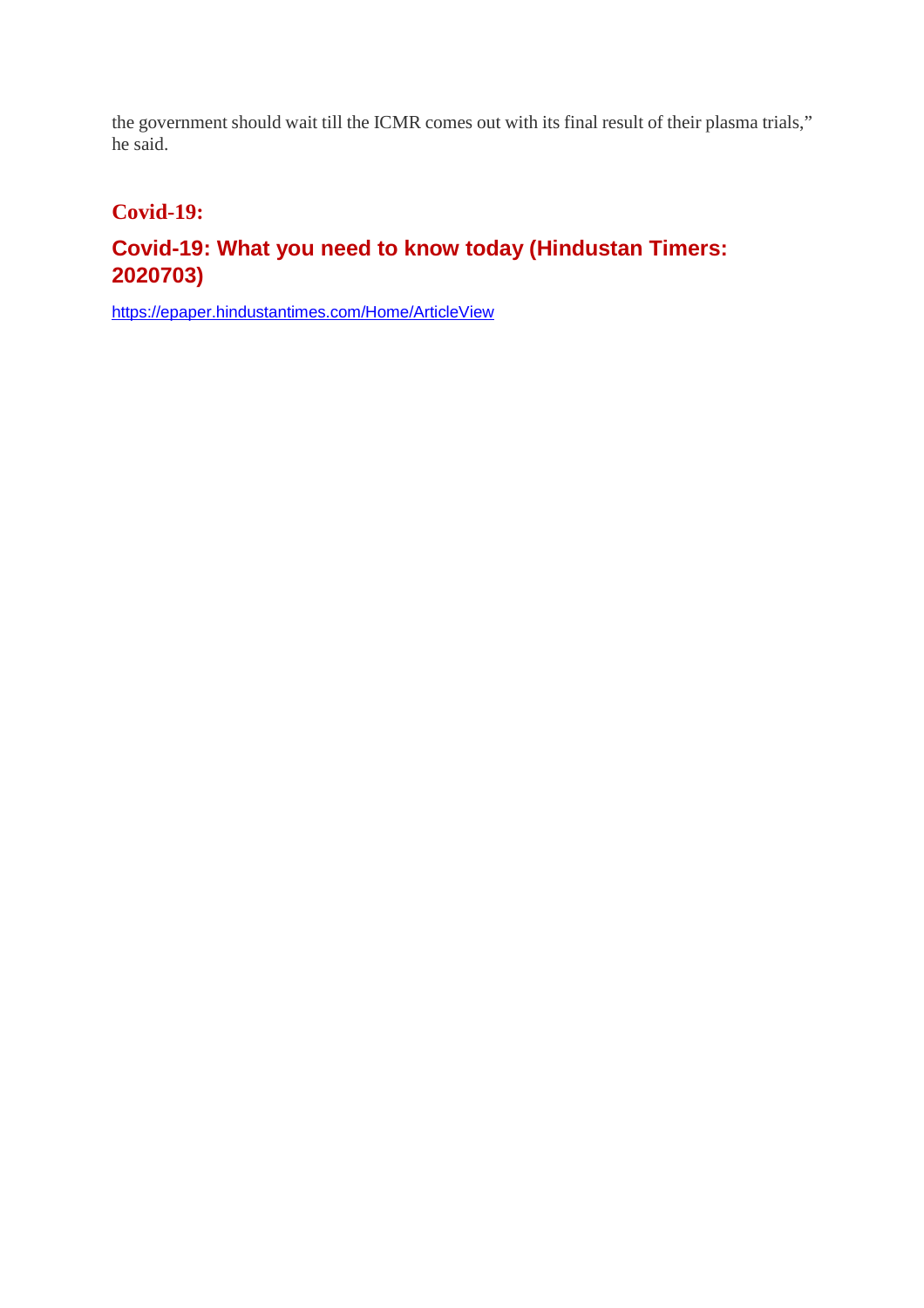

## **R Sukumar**

We are getting better at saving the lives of those infected with the coronavirus disease. It's either that, or the disease itself is becoming less virulent. That's something that's been known to happen to flu viruses particularly, although the Sars-CoV-2 virus, which causes Covid-19, has ended up proving everyone wrong about almost everything. Sure, it's a flu virus, but it turns out that it affects the heart, kidney, liver, even the brain. It also emerges that at least some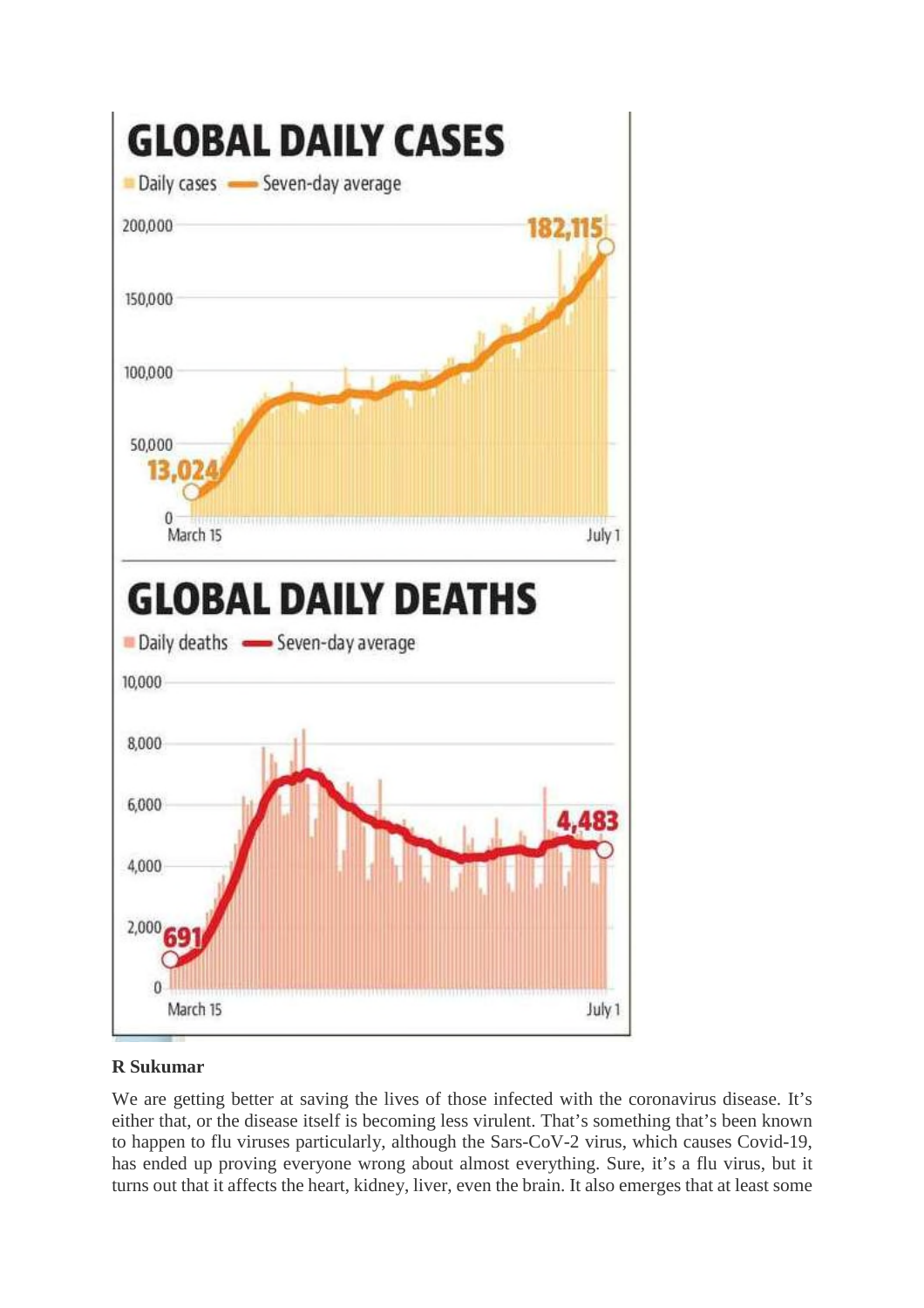of those who recovered after being ill enough to be hospitalised will bear the physical and psychological scars of their ordeal for months, perhaps years (and in some cases, forever).

Still, I digress.

The main point, and it's a cheerful one to begin July with, is that the pandemic seems to be killing fewer people even as it continues to rage through the world.

According to the World Health Organization, every day in the week to July 1, saw at least 160,000 new cases of Covid-19 around the world. And 40% of all coronavirus cases until now were recorded in June. July may be no different. The first day of the month saw in excess of 215,000 new cases.

But the trend is different when it comes to deaths. Only 26% of all deaths from Covid-19 we have seen so far were recorded in June. That's a statistic which is remarkable enough to be repeated another way — just around one in four people who succumbed to the coronavirus disease so far, around the world, died in June. Or, in still another way, around 380,000 of the 510,000 Covid-19 casualties so far were recorded before the beginning of June.

That's entirely understandable: we now know more about the coronavirus disease, how it infects people, and how it affects, even kills them. And research has also pointed us in the direction of medicines that work. For instance, remdesivir appears to work on people with mild or moderate infections if given early on; dexamethasone on people with severe infections who are on oxygen support if given late; plasma therapy seems to work in some cases (and it should; the science is a proven one and very old) although more data on its efficacy is needed.

And so, even as the number of cases has increased, the number of deaths has dipped. The trend line of daily cases (global) and daily deaths (again, global) clearly indicates that. But there are riders. Countries may not be recording deaths accurately — either as a deliberate act or because their systems are shot. Many of the new cases in June, for instance, were in Latin America, and there have been reports that some of the countries in that region (notably Peru and Brazil) may be underreporting the number of deaths. The trend may still hold — after all, investigations by the New York Times and the Financial Times found that many western nations were also undercounting the number of dead, and many of those deaths date back to March, April and May — but it is always good to understand the caveats.

What about India?

Unfortunately, India continues to see no decline in the number of daily deaths, which has inched up steadily. The five-day average at the end of May 31 was 221, and the five-day average on June 30 was 421. In absolute terms, India recorded 65% of its cases and 68% of its deaths in June, although the second proportion is skewed by the 2,004 deaths the country recorded on June 16 when both Delhi and Maharashtra decided to reconcile their backlog of deaths. **P.S:** As always, much of this column has been possible because of the data collected, maintained, and analysed by HT's Jamie Mullick. I'm 96 not out because he has been happy to run many singles.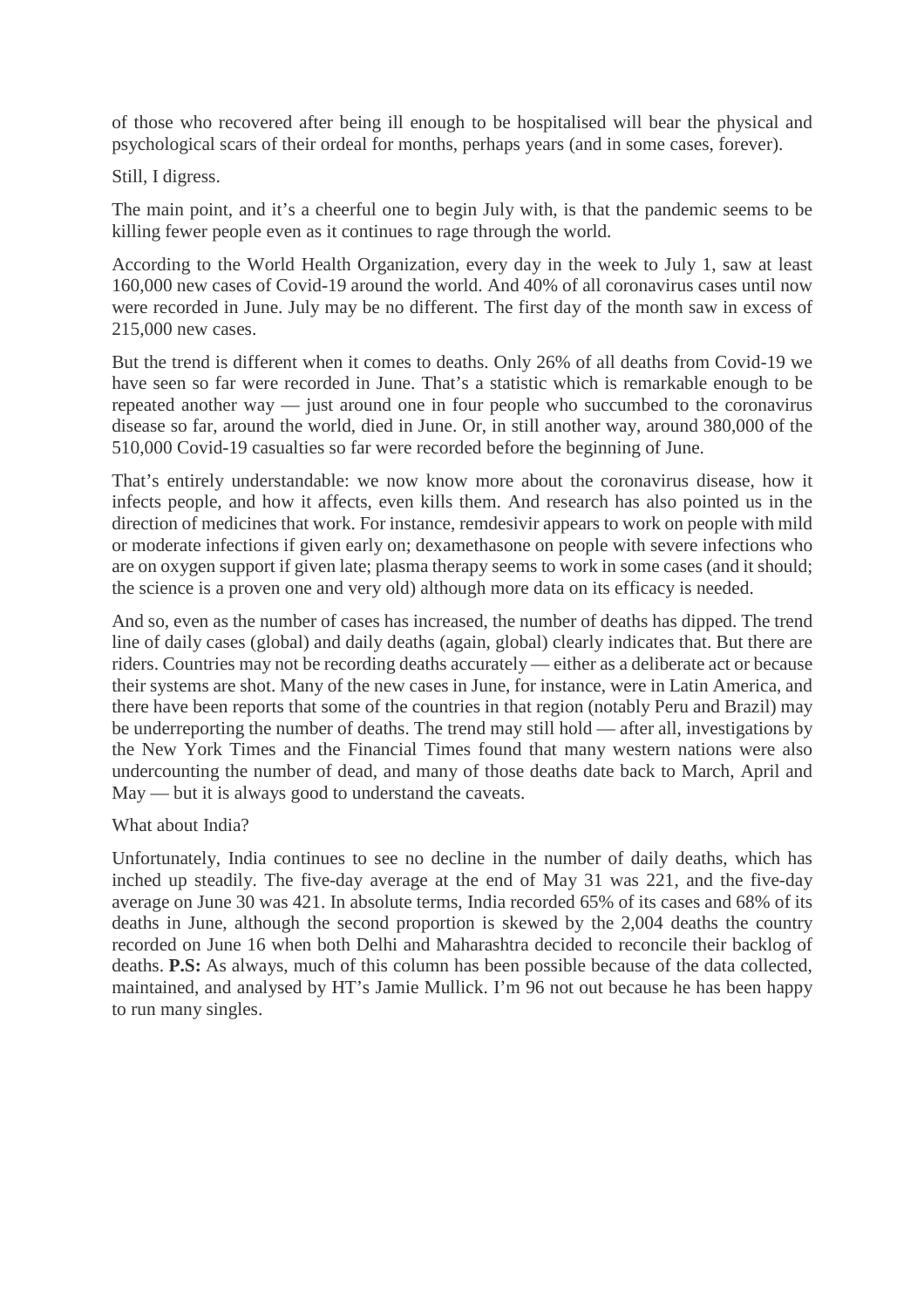# **Anxiety, anticipation**

**Anxiety, anticipation in rapid test centres across 'red zones'QUICK RESULTS: Tests take place in community halls, offer result in less than 30 mins (Hindustan Timers: 2020703)**

https://epaper.hindustantimes.com/Home/ArticleView



The

antigen tests were rolled out on June 18 in community halls, schools and banquet halls across the city. HT PHOTO

#### **Prawesh Lama**

prawesh.lama@hindustantimes.com

New Delhi : It is largely quiet at the local community hall in Sarita Vihar's Block A, one of Delhi's 445 containment zones, as people queue up for a 30-minute test that will determine whether they picked up the Sars-Cov-2 virus. Outside, all businesses are shut and access to the neighbourhood of around 750 families is extremely restricted – as is the exit. In a sudden flutter of activity, officials in bodysuits gather around and ask people to spread out as a woman, in her mid-thirties, finds out she is positive, almost immediately breaks down.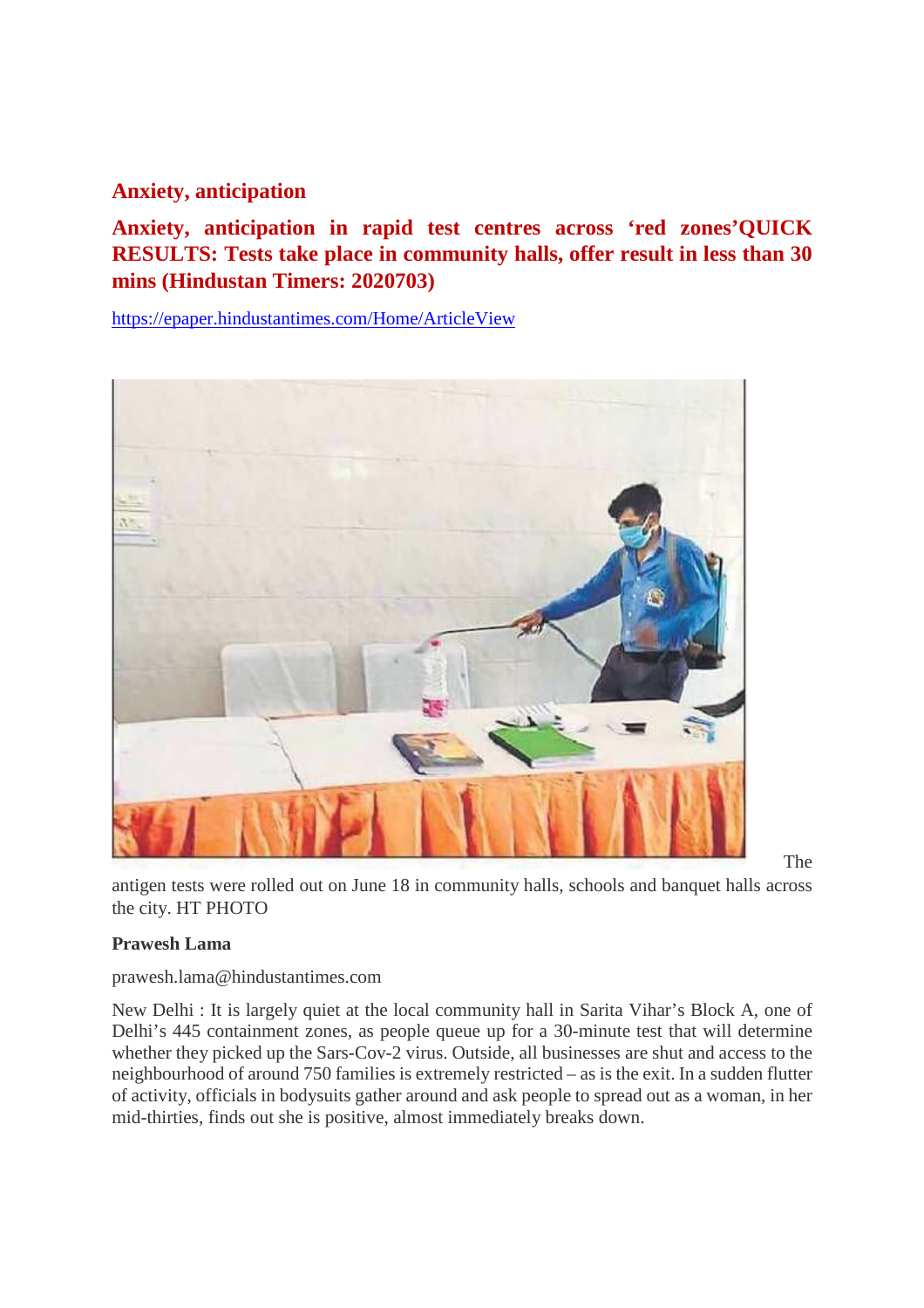The scene reflects the tense wait common to the hundreds of antigen testing centre around the capital, which have now become equally important as the web of dozens of diagnostic labs that together carry out tests for Covid-19.

The antigen tests, rolled out on June 18 in community halls, schools and banquet halls across the city, offer a result in less than 30 minutes, removing a significant bottleneck in what is the first of the three crucial steps to contain the epidemic: test, trace and isolate.

"We are encouraging people to get tested, and the response has been positive so far. We conduct around 100 Covid-19 tests every day, of which only three or four test positive," a health department official, who asked not to be named, said outside the Delhi Development Authority (DDA) community hall in the area.

Pocket A houses around 750 families, all of whom are holed up in their DDA-built flats. The colony's gates are blocked by Delhi Police barricades, cops stand guard outside while health workers keep a close watch on the streets inside the block. Essential service work and deliveries, such as groceries, are allowed only after application for passes are checked by the district magistrate. There were at least eight positives cases on the day the government issued the sealing order. Officials at the spot, who did not wish to be named, said there could be around 20 cases, many with mild or no symptoms.

"It smells like a hospital here," said Rakesh, a civil defence volunteer deployed in the area to monitor the containment area.

The community hall, which earlier hosted bustling crowds for weddings and birthday parties, is now swarming with health officers in personal protective equipment (PPE) suits and sanitation workers who disinfect every inch of the main hall.

"They have asked me to wait for half an hour. It reminds me of our school days when we waited for the results after the exams. Only this time, it is more serious and the consequences could be fatal," said Arjun K, a local resident. The collection of the sample – a health worker uses a cotton-tipped bud to swab the insides of the nose and the throat – takes a quick minute, but it takes another 20 for the stick-like kit to show whether the sample has the virus.

"I know I do not have the virus but I still came to take the test because ours is a containment zone. One may admit or may not admit it, but everyone here is scared," said Gopal Singh, 35, while for his turn in what was quickly turning into a warm, humid hall as the sun rose higher in the hot afternoon.

The facility is centrally air-conditioned but officials have kept all doors and windows open in order to minimise the risk of indoor spread of the virus, which has been established to spread the air-conditioning flow.

According to government records, until June 26, of 99,274 people across Delhi surveyed using the rapid antigen method, 7,414 have tested positive, suggesting a positivity rate of 7.46% among them.

"The ICMR [Indian Council of Medical Research] has said the sensitivity of the antigen test is 50-80%. Suppose there are 100 positive cases, and if you apply gold standard tests then all 100 will test positive. But if you apply a test that has 80% sensitivity, that means it will be able to detect 80 such cases. There may be some false-negative cases. But on the positive side, you get results quickly," said Dr Puneet Mishra, professor of community medicine at the All India Institute of Medical Sciences, New Delhi, welcoming the antigen testing campaign and urging as many people as possible to get tested.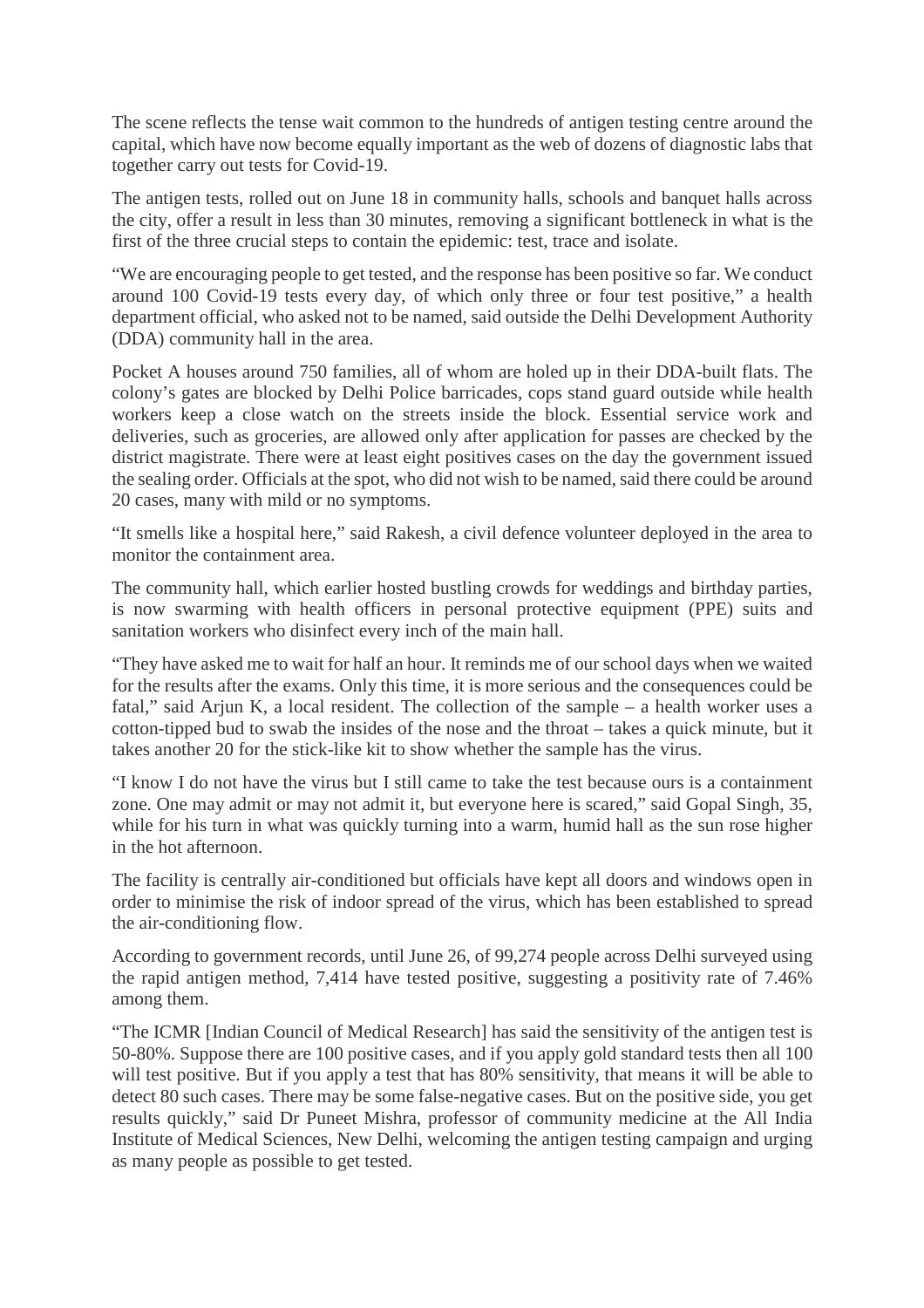"To some extent, this will help contain the virus. There is no harm in getting tested. The government is also doing it for free. But again, until there is a cure, people must maintain social distancing and wear masks," he added.

Pawan Rohail, a civil defence volunteer says, says he has to take the test once a week. "We work in containment zones for almost 12 hours a day. I can understand what residents must be feeling because we take tests every week and go through the same nervousness. This nervousness has become routine now."

People like him were previously involved in other civil assistance work. A fellow civil defence volunteer, Pankaj Kumar, was a marshal on DTC buses to ensure women's safety. "In the morning we were helping officials ensure social distancing. Now I am back to showing the sanitation worker every inch of space that people had used in the morning. The virus could be anywhere. Our job is to kill it," he said

# **Modern Medicine (The Asian Age: 2020703)**

http://onlineepaper.asianage.com/articledetailpage.aspx?id=14965536



Chloroform & how modern medicine came to Hyderabad

# **Pregnancy**

# **Women with high blood pressure during pregnancy may develop heart diseases later (New Kerala: 2020703)**

#### https://www.newkerala.com/news/2020/117934.htm

According to an international team of researchers, women who experience high blood pressure during pregnancy are more likely to develop heart disease and heart failure in later life.

Between 1-6 per cent of all pregnancies in Western countries are affected by high blood pressure, which usually returns to normal after giving birth.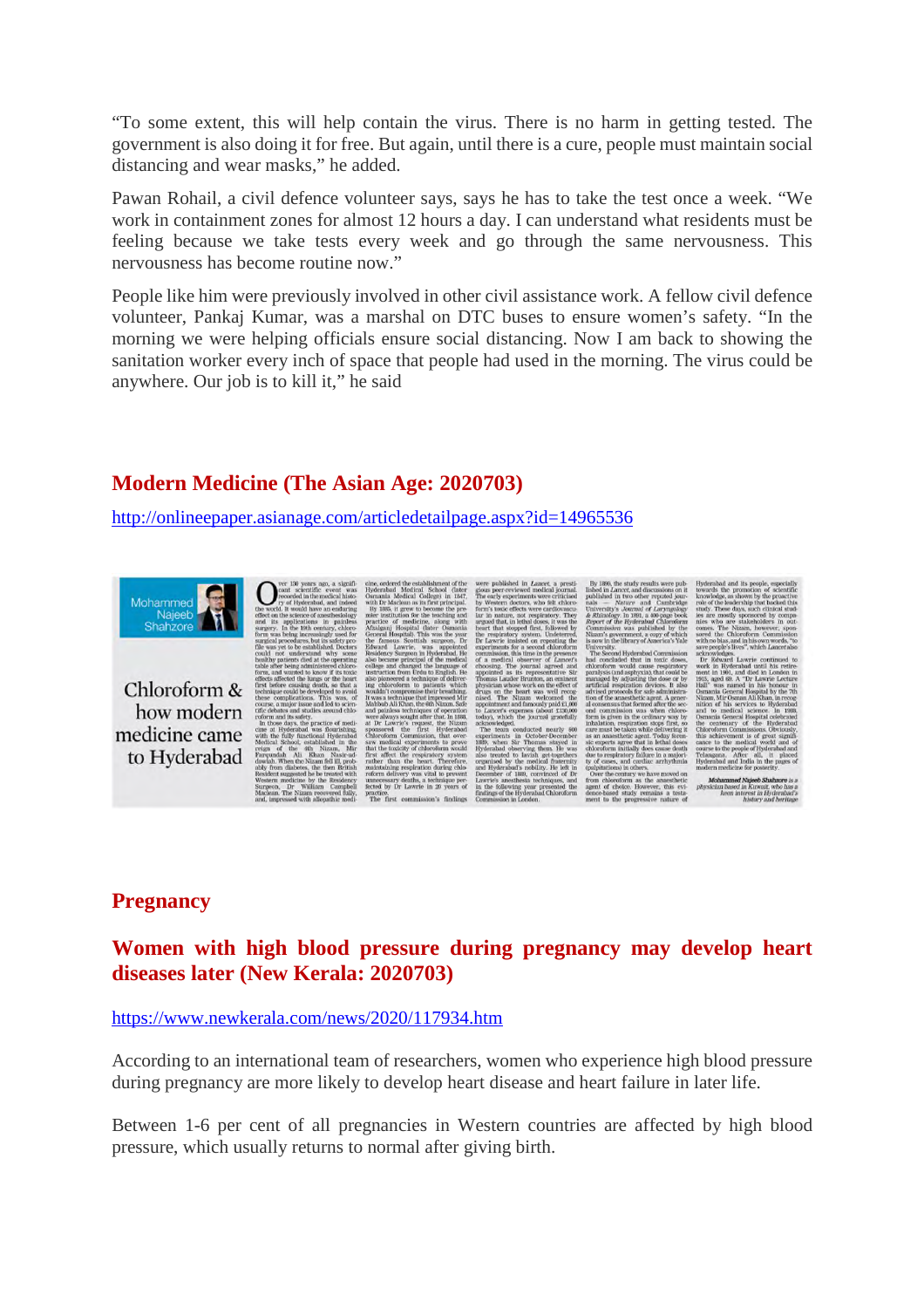This condition is known as gestational hypertension, or pregnancy-induced hypertension. Clinicians increasingly recognise that women who have had gestational hypertension are more likely to develop cardiovascular disease in later life.

However, studies of different kinds of cardiovascular diseases, such as heart disease and heart failure, have found mixed results.

To examine these links further, an international team of researchers conducted a systematic review and meta-analysis of 21 studies involving a total of 3.6 million women, 128,000 of who previously had gestational hypertension.

This type of study is a way of combining data from all existing relevant studies, allowing researchers to compare and consolidate results from often-contradictory studies to reach more robust conclusions.

The results are published in the Journal of the American Heart Association.

The researchers found that women who experienced high blood pressure during their first pregnancy were at 45 per cent higher risk of overall cardiovascular disease and 46 per cent higher risk of coronary heart disease compared to women who did not have high blood pressure in pregnancy.

Women with one or more pregnancies affected by high blood pressure were at 81 per cent higher risk of cardiovascular disease, 83 per cent higher risk of coronary heart disease and 77 per cent higher risk of heart failure.

When we looked at all the available research, the answer was clear women who develop high blood pressure during pregnancy -- even when it doesn't develop into pre-eclampsia - are more likely to develop several different kinds of cardiovascular disease, said senior author Dr Clare Oliver-Williams from the Cardiovascular Epidemiology Unit, Department of Public Health and Primary Care, University of Cambridge.

The study adds to growing evidence of the relationship between pregnancy and subsequent risk of cardiovascular events. Recurrent miscarriages, preterm birth, fetal growth restriction and pre-eclampsia have all previously been linked with a greater risk of heart disease.

The researchers say it is not entirely clear why gestational hypertension is associated with heart disease in later life. However, they suggest it may be that high blood pressure in pregnancy causes lasting damage that contributes to cardiovascular disease.

Alternatively, women who develop gestational hypertension may have a pre-existing susceptibility to cardiovascular disease that is revealed due to the large demands that pregnancy places upon women's bodies.

Dr Oliver-Williams said It is important that women know that it is not their fault that they developed high blood pressure in pregnancy and developing heart disease is not a foregone conclusion. Women who have experienced gestational hypertension may have been dealt a tough hand, but it is how they play those cards that matters the most.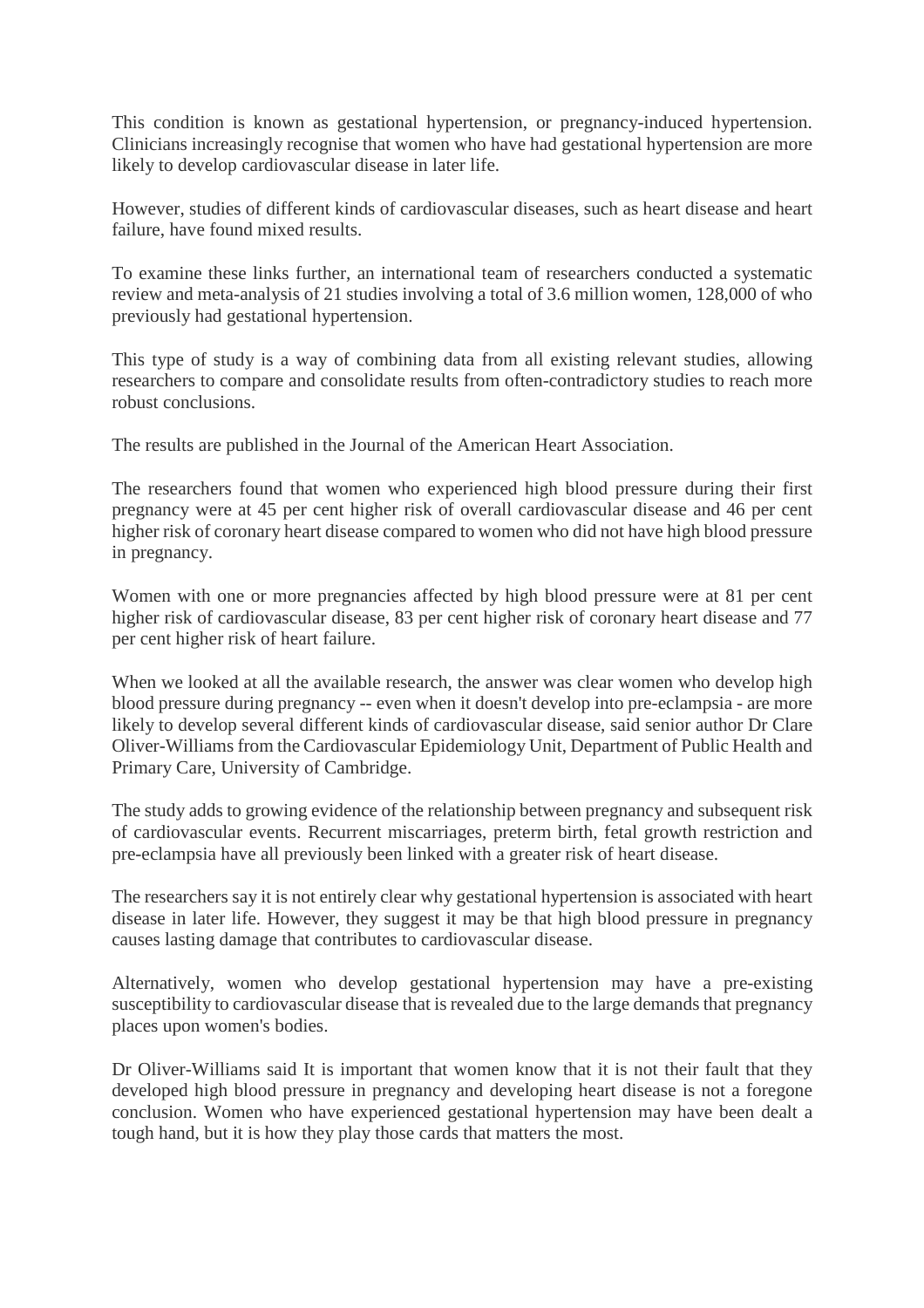Small positive changes can really help. They can be as simple as eating more fruit and vegetables, small bouts of regular exercise and finding time to unwind, if that is possible with kids around, Dr Williams added.

# **Sensory hearing cells**

## **Researchers reveal simpler way to generate sensory hearing cells (New Kerala: 2020703)**

https://www.newkerala.com/news/2020/117908.htm

Washington D.C., July 2: A team of researchers is revealing the secrets of a simpler way to generate the sensory cells of the inner ear. Their approach uses direct reprogramming to produce sensory cells known as hair cells, due to their hair-like protrusions that sense sound waves.

Led by scientists from the USC Stem Cell laboratories of Neil Segil and Justin Ichida, the results of study were published in the journal eLife.

We've succeeded in directly reprogramming a variety of mouse cell types into what we're calling 'induced hair cell-like cells, or iHCs. This allows us to efficiently generate large numbers of iHCs to identify causes and treatments for hearing loss, said PhD student Louise Menendez, the study's lead author.

The scientists successfully reprogrammed three different types of mouse cells to become iHCs. The first two types were embryonic and adult versions of connective tissue cells, known as fibroblasts. The third was a different type of inner ear cell, known as a supporting cell.

To achieve reprogramming, the scientists exposed fibroblasts and supporting cells to a cocktail of four transcription factors, which are molecules that help convey the instructions encoded in DNA. The scientists identified this cocktail by testing various combinations of 16 transcription factors that were highly active in the hair cells of newborn mice.

The four key ingredients turned out to be the transcription factors Six1, Atoh1, Pou4f3, and Gfi1, said Menendez.

The resulting iHCs resembled naturally occurring hair cells in terms of their structure, electrophysiology, and genetic activity. The iHCs also possessed several other distinct characteristics of hair cells, including vulnerability to an antibiotic known to cause hearing loss.

Hair cells are easy to damage, and currently impossible to repair in humans, said Segil, a professor in the Department of Stem Cell Biology and Regenerative Medicine, and the USC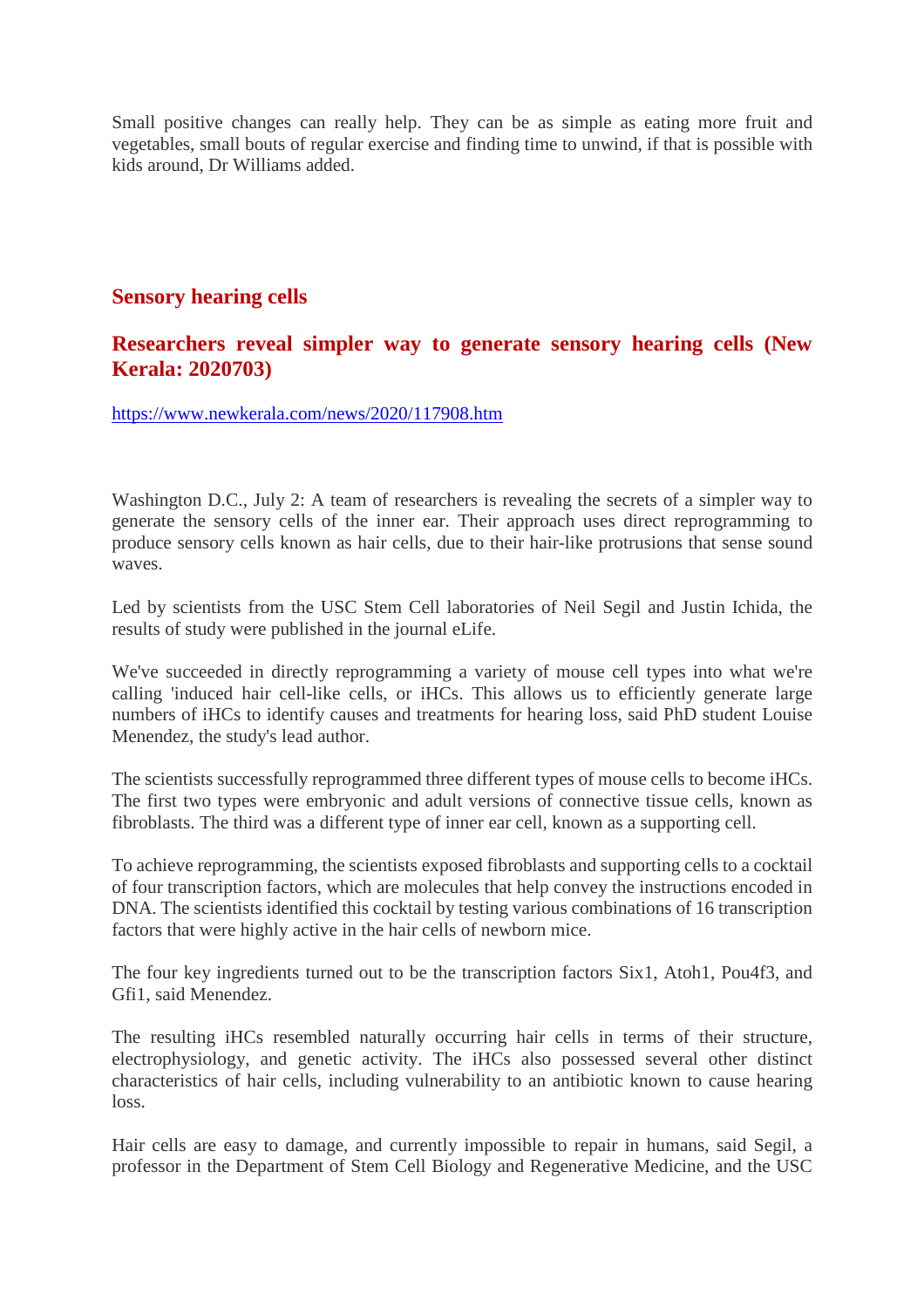Tina and Rick Caruso Department of Otolaryngology - Head and Neck Surgery, and one of the corresponding authors of the study.

Aging, loud noises, and certain chemotherapy drugs and antibiotics can all lead to the permanent loss of hair cells, which is the leading contributor to hearing loss worldwide, Segil added.

iHCs have the potential to accelerate hearing loss research in at least two important ways, according to Ichida, who is the John Douglas French Alzheimer's Foundation Associate Professor of Stem Cell Biology and Regenerative Medicine at USC, and the other corresponding author of the study.

In the near term, researchers can use iHCs to screen large numbers of drug candidates that might prevent or treat hearing loss, said Ichida, who is also a New York Stem Cell Foundation-Robertson Investigator.

And further in the future, it could become possible to directly reprogram supporting cells in the inner ear of a deafened individual, as a way to restore hearing, added Ichida.

# **Yoga nd physical Fitness**

# **Exercise may help prevent vision loss: Study (New Kerala: 2020703)**

#### https://www.newkerala.com/news/2020/117835.htm

Exercise may help prevent vision loss: Study

Exercise can slow down or prevent the development of macular degeneration and may also help reduce other common causes of vision loss, such as glaucoma and diabetic retinopathy, say researchers.

The study, published in the Investigative Ophthalmology iamp; Visual Science, found that exercise reduced the harmful overgrowth of blood vessels in the eyes of lab mice by up to 45 per cent.

This tangle of blood vessels is a key contributor to macular degeneration and several other eye diseases.

"That is basically the most sophisticated study that has been done. This study offers hard evidence from the lab for the very first time," said study researcher Bradley Gelfand from the University of Virginia in the US.

However, the research found that the bar for receiving the benefits from exercise was relatively low -- more exercise didn't mean more benefit.

"Mice are kind of like people in that they will do a spectrum of exercise. As long as they had a wheel and ran on it, there was a benefit. The benefit that they obtained is saturated at low levels of exercise," Gelfand said.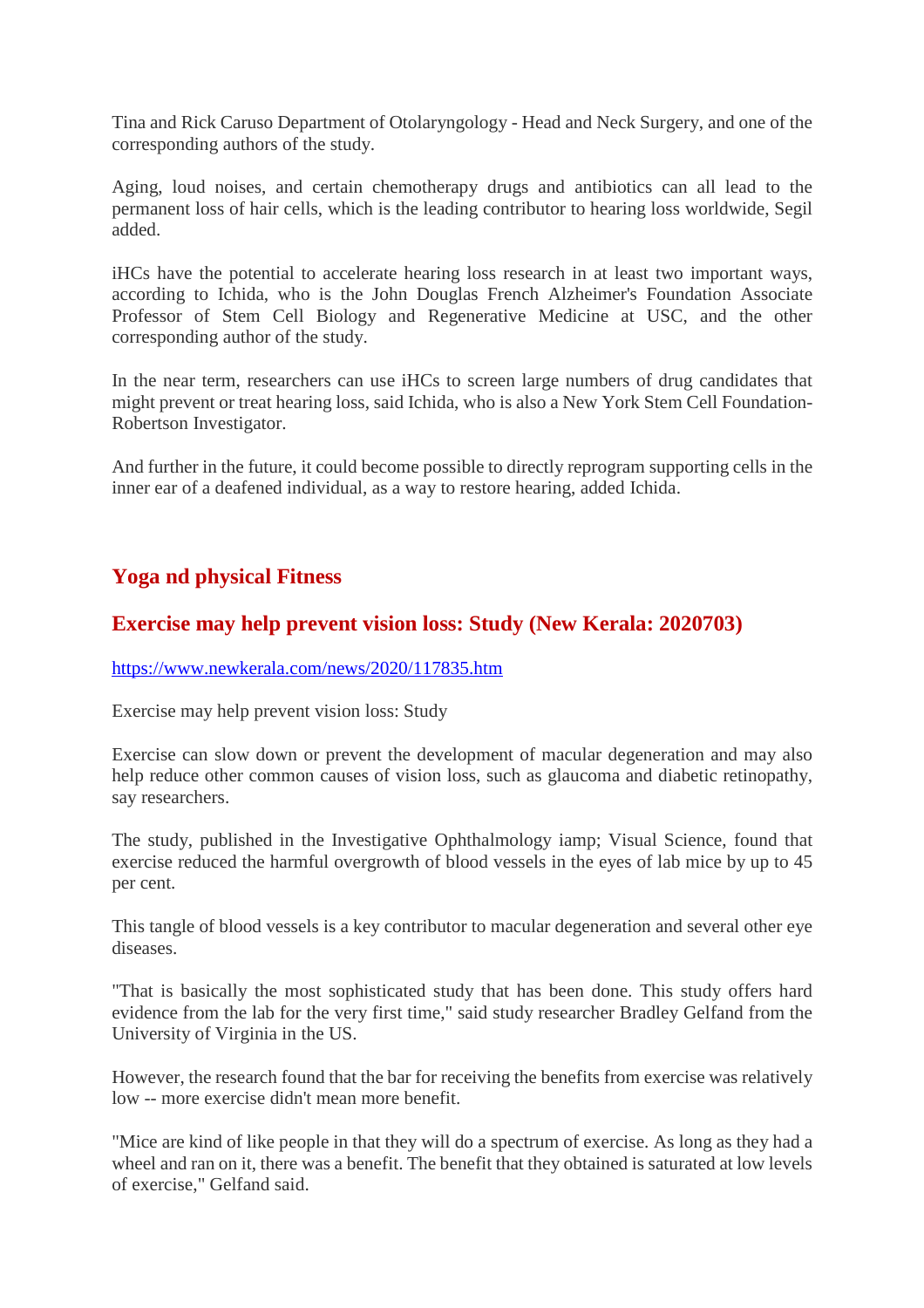An initial test comparing mice that voluntarily exercised versus those that did not found that exercise reduced the blood vessel overgrowth by 45 per cent.

A second test, to confirm the findings, found a reduction of 32 per cent. The scientists aren't certain exactly how exercise is preventing the blood vessel overgrowth. There could be a variety of factors at play, they say, including increased blood flow to the eyes.

The researchers noted that the onset of vision loss is often associated with a decrease in exercise.

"It is fairly well known that as people's eyes and vision deteriorate, their tendency to engage in physical activity also goes down. It can be a challenging thing to study in older people," Gelfand said.

The researchers already have submitted grant proposals in hopes of obtaining funding to pursue their findings further.

"The next step is to look at how and why this happens, and to see if we can develop a pill or method that will give you the benefits of exercise without having to exercise," the authors wrote.

## **WHO: Covid-19**

# **WHO: Covid-19 hitting livelihoods, causing anxiety, stress (New Kerala: 2020703)**

https://www.newkerala.com/news/2020/117690.htm

A senior official of the World Health Organization (WHO) has said that the global Covid-19 pandemic has hit the lives and livelihoods of the people, besides causing fear and depression in them.

"Besides hitting lives and livelihoods, the pandemic is causing fear, anxiety, depression and stress among the people. Social distancing, isolation and coping with perpetually evolving and changing information about the virus have both triggered and aggravated the existing and preexisting mental health conditions, which need urgent attention," said Poonam Khetrapal Singh, Regional Director, WHO, South-East Asia Region.

According to a statement issued by the WHO, the South-East Asia region accounts for 39 per cent of the global suicide mortality figures.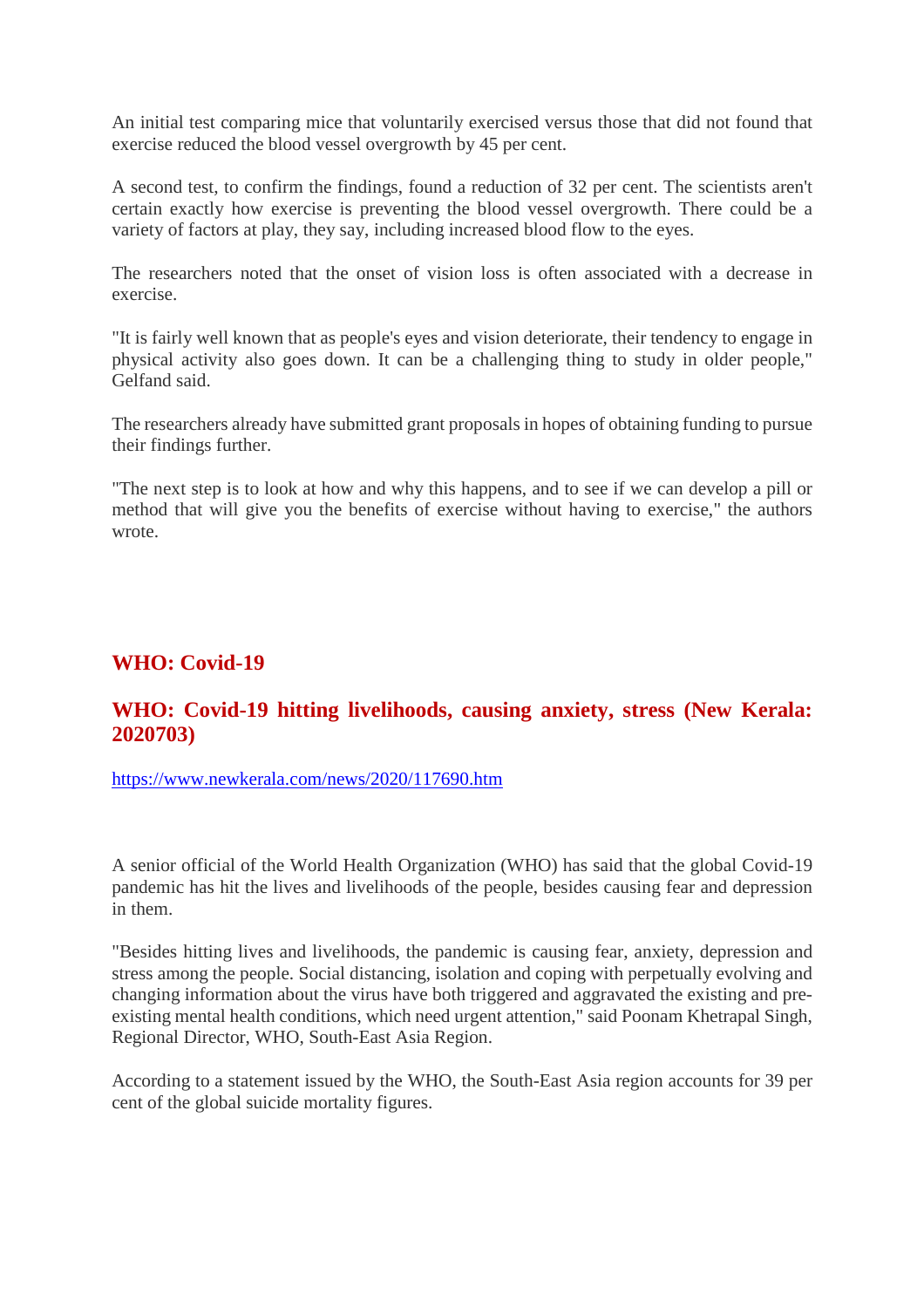Singh emphasised that as the Covid-19 pandemic is still accelerating and impacting people in multiple ways, it is essential for countries in the South-East Asia region to pay greater attention to mental health and suicide prevention.

Citing WHO South-East Asia Region's Suicide Prevention Strategy, Singh said that it is important to work towards providing comprehensive, integrated and responsive mental health and social-care services in community-based settings.

She insisted that the stigma associated with Covid-19 may also lead to feelings of isolation and depression. Citing the issue of domestic violence during the pandemic, Singh said that another precipitating factor impacting mental health amid Covid-19 could be domestic violence, which is reported to have increased during lockdowns in the region.

"Early identification of mental health conditions, recognition of suicidal behaviours and appropriate management through a multi-sectoral approach is important, even as we continue to focus on arresting further spread of the pandemic," said Singh.

According to the WHO, almost 800,000 lives are lost due to suicide every year globally, which is also a major cause of death among the young people aged between 15 and 29 years.

"Evidence shows that for each adult who dies of suicide, there are more than 20 others attempting suicide. The impact of suicide on families, friends and communities is devastating and far-reaching," said the WHO statement.

# **Managing allergies during Covid-19**

# **Managing allergies during Covid-19(New Kerala: 2020703)**

#### https://www.newkerala.com/news/2020/117572.htm

In this unprecedented?global crisis, health should be a top priority. With the onset of the monsoons and the rise in indoor pollution, allergies are on the rise? - along with Covid-19 itself - and have a direct impact on body's respiratory system.

The common cold and flu is also rampant to add to the misery. It is necessary to understand seasonal allergies, its symptoms in order to distinguish them from the symptoms of the common cold, flu, and Covid-19. Even though there could be few similarities, there are distinguishing features that separates them. It is imperative to understand this in order to manage it and avail treatment options.

If you have bouts of sneezing, a runny and stuffed nose with watery and itchy eyes, then you are suffering from an allergy, Dr Sanjay Sachdeva Director, ENT for Head and Neck Surgery at Max Healthcare Limited, New Delhi told IANSlife.

"Fever, shortness of breath and cough defines the symptoms of Covid-19. In both cases, sore throat, fatigue and headaches are prevalent but look for the differentiating symptoms to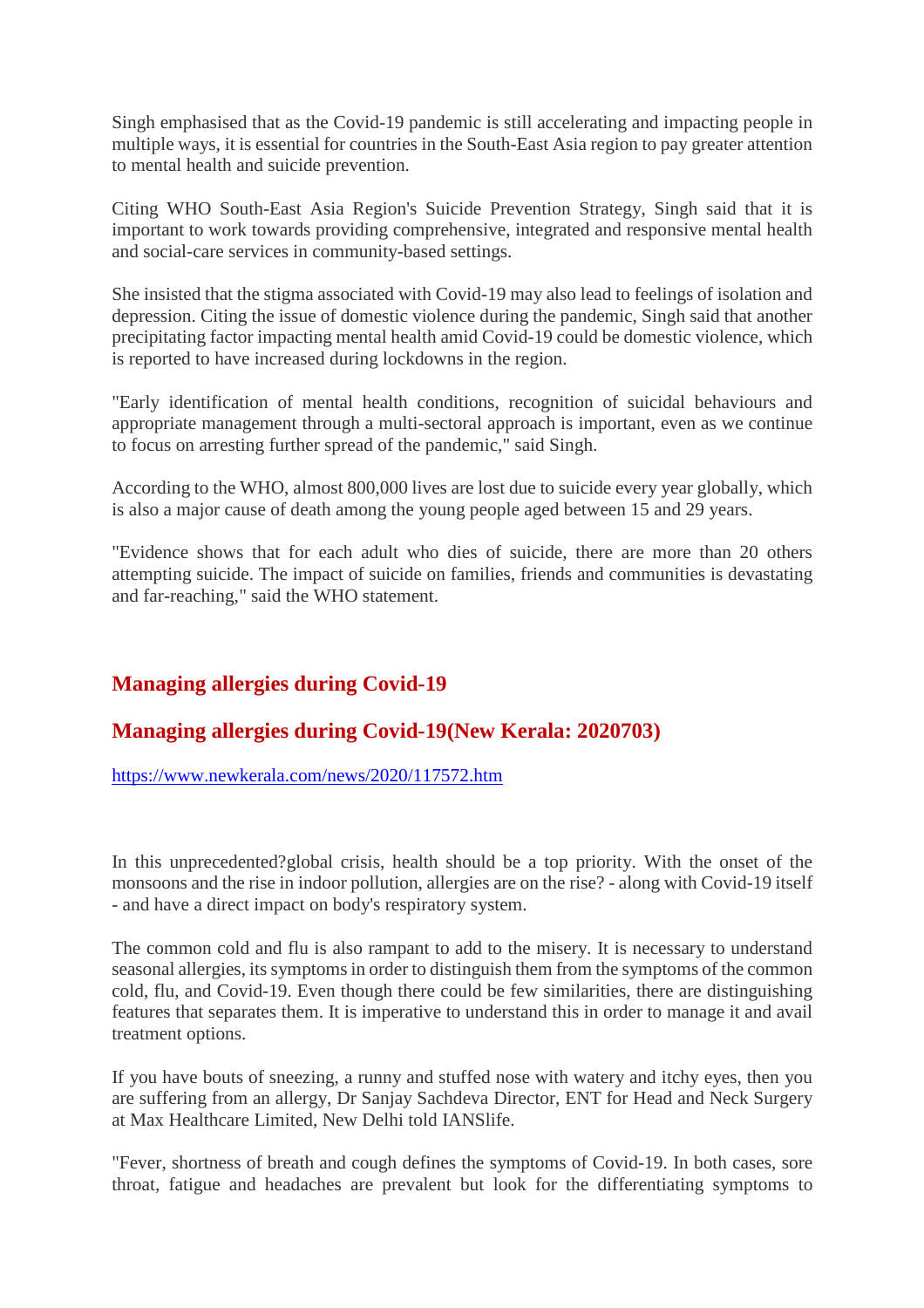understand your ailment. Allergies can last up to months while a common cold or flu usually lasts for 7-14 days. Cough is a symptom of Allergy only if it is associated with Bronchial Asthma.

"Fever, body aches and pains are not signs of seasonal allergies. The key to managing allergies are prompt treatment. Even though you are not venturing out, online consultation and telemedicine options are available. When the symptom appears, you must consult a doctor, prolonged delays can aggravate the situation leading to asthma, bronchitis and other respiratory diseases," the expert said over email.

Allergy Rhinitis is an inflammation of the nose as a result of one's immune system overreacting to allergen. Being confined at home, indoor pollution due to prolonged exposure is impacting our system especially if the environment is air conditioned. Rugs, duvets, curtains, carpets contribute and so does dampness and moisture - more so in the monsoon. Excessive growth of molds on moist surfaces is also a common allergy trigger.

It is crucial to know your allergies and avoid these triggers, along with seeking medical intervention. Allergies can be managed and treated with right approach and educated early response.

#### Allergies in children

In children, allergies have a severe impact as they are more prone to and are highly susceptible due to a developing immune system. While allergic rhinitis shares symptoms with common cold, such as frequent or continuous sneezing, runny nose, itchy, watery eyes, and nasal congestion, it is important to consult your pediatrician to understand the differences. Allergies can impair cognition and psycho-motor development as well.

Identifying allergies and responding quickly to the symptoms will help improve your child's quality of life, reduce the number of missed school days and increase their activity levels. Take control of the situation and consult an allergist immediately when you observe such symptoms, says Dr Krishan Chugh, Director and HOD, Paediatrics and PICU at Fortis Memorial Research Institute, New Delhi.

We must remember that if not controlled at an early stage itself, stronger medicines may be required and those may not be safe to take during this Covid-19 pandemic.

The immune system of children is in the developmental stage, lungs are still developing, and their bodies are less able to metabolize and detoxify toxicants present in air pollution. Children inhale more air per unit of body weight than adults, hence the exposure to allergens is more in proportion to adults.

Exposure to air pollution can harm normal growth of lung function in the womb, during childhood and right up to the late teens. Recurrent allergic responses and exposure tend to have long-term physical, cognitive and psychological impact on children.

According to a new WHO report 'Air pollution and child health prescribing clean air', every day around a staggering 93 percent of the world's children below 15 breathe air that is so polluted it puts their health and development at serious risk.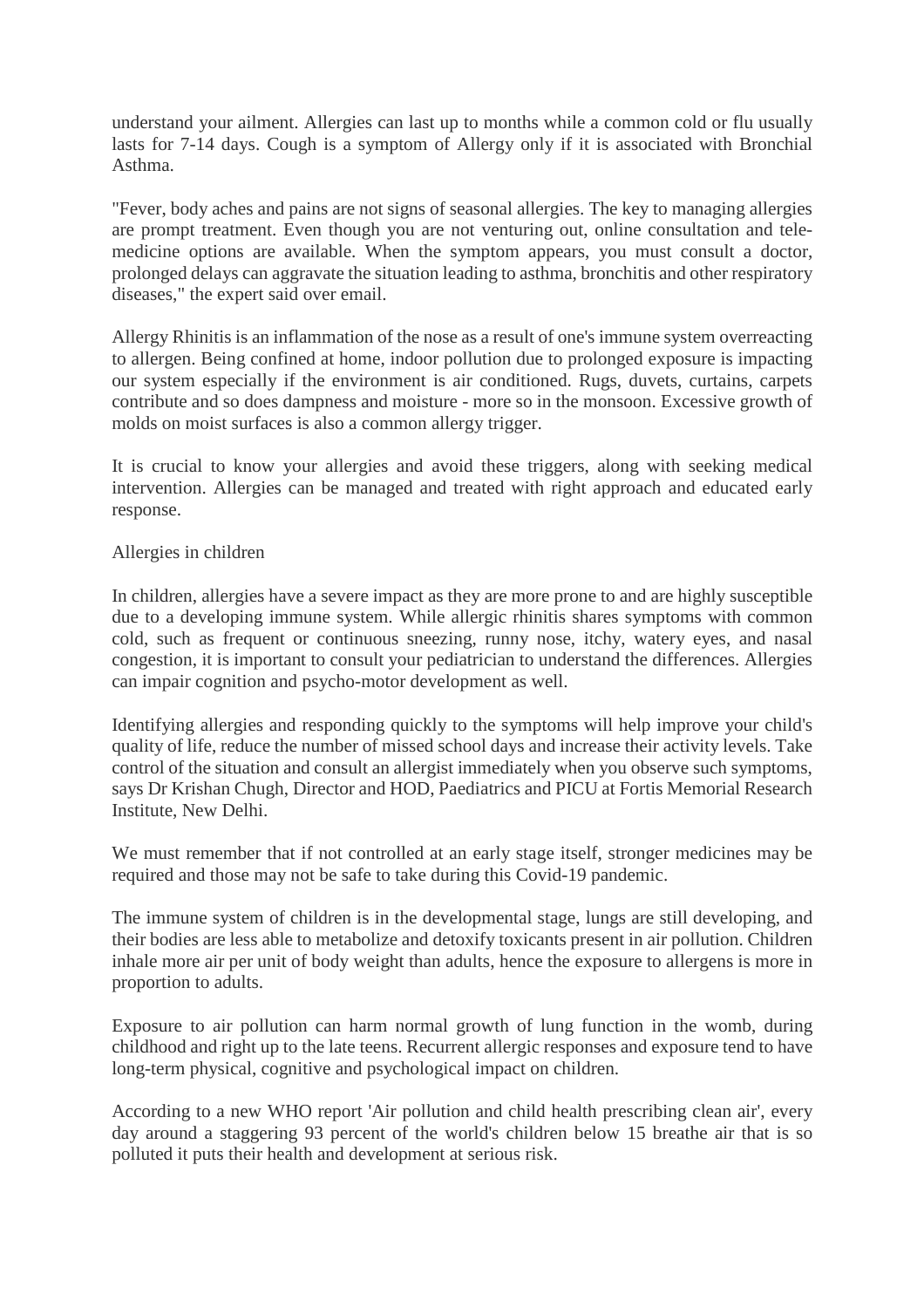Precautions to better manage allergies

Few precautions that need to be taken are keep indoors clean and dust free, identify causes of allergy, especially during seasonal changes, use clean cooking sources with exhaust systems and ensure children wear masks while outdoors. New-generation medicines and lifestyle management is a must to treat allergies and keep them in control. The right approach with lifestyle modifications and treatment is the key to manage your allergies especially during the pandemic.

# **Brest feeding**

# **Exercise increases benefits of breast milk for babies: Study (New Kerala: 2020703)**

https://www.newkerala.com/news/2020/117135.htm

Exercise increases benefits of breast milk for babies: Study

: Even moderate exercise during pregnancy increases a compound in breast milk that reduces a baby's lifelong risks of serious health issues such as diabetes, obesity and heart disease, say researchers.

"We've done studies in the past that have shown that maternal exercise improves the health of offspring, but in this study, we wanted to begin to answer the question of why," said study lead author Kristin Stanford from Ohio State University in the US.

"Because there is evidence that breast milk plays a major role, we wanted to isolate the effects of breast milk on offspring health," Stanford added. For the findings, published in the journal Nature Metabolism, the research team studied mice born from sedentary mothers and fed them milk from mothers who were active throughout pregnancy.

They found that the health benefits from fit moms transferred to the pups, proving that they were, in fact, passed through breast milk and not simply inherited genetic traits. Researchers also followed about 150 pregnant and postpartum women using activity trackers and found that those who had more steps per day had an increased amount of a compound known as 3SL in their breast milk, which they believe is responsible for these health benefits.

"The increase in 3SL were not necessarily related to exercise intensity, so even moderate exercise like a daily walk is enough to reap the benefits," said Stanford. "Exercise is also great for your overall health during and after pregnancy, so anything you can do to get moving is going to benefit both you and your baby," Stanford added.

Because many women are unable to breastfeed or experienced complications that require bed rest, researchers are examining if they can isolate this beneficial compound found in the breast milk of active moms and add it to infant formula.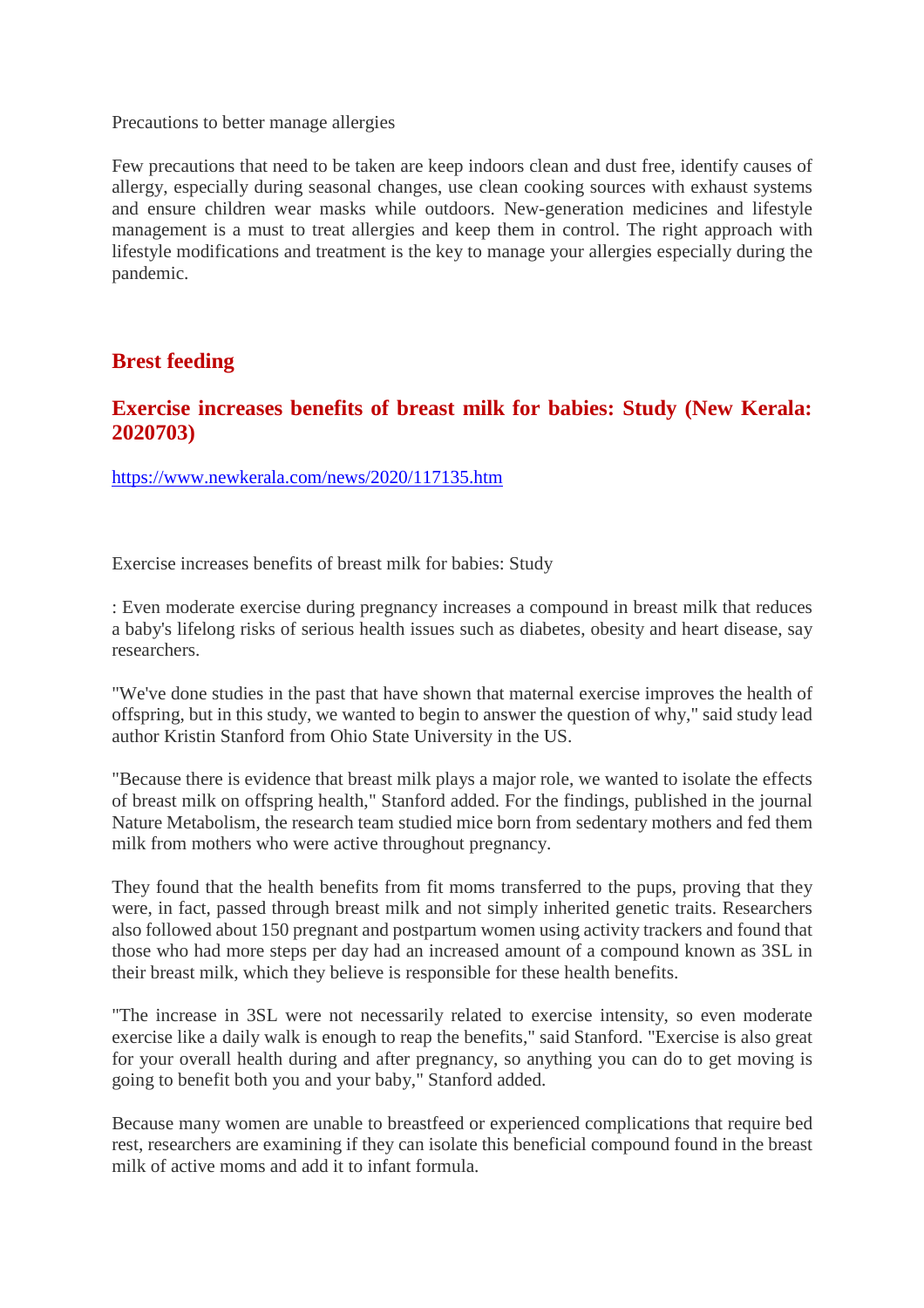"This human milk oligosaccharide had a significant impact on offspring healthy. Being able to add this into formula could provide benefits for babies when women aren't able to breastfeed," Stanford noted.

# **Mental health**

# **Doctor's Day: Tackling mental health while treating people amid pandemic (New Kerala: 2020703)**

July 1: After over three months of being in the crosshairs of the Covid-19 pandemic, the crisis has become a definite test for one's mental health.

Treating COVID-19 patients at proximity, watching the disease claim the lives of people - it only takes a second of thought to realise how much doctors around the globe have put their own life in jeopardy and how the situation can take a toll on their mental health.

However, to understand more about how the doctors are coping with the situation in detail, ANI spoke to a few health care professionals who like many other experts are on working relentlessly to save people's life amid the pandemic.

Apart from seeking help from family and friends, Dr Gauri Aggarwal, Infertility and IVF Specialist, Founder of Seeds of Innocence and Genestrings Lab, ensures that she takes "small breaks in between and a stroll inside the corridor of the hospital" to unwind, while taking care to adhere to all public health protocols.

"Moreover, we have a highly motivated team. That is the one thing that makes these tough times enjoyable," Dr Aggarwal added.

COVID-19 has revealed situations that are unforeseen and unusual, even for doctors. Such exposure to new, yet vulnerable condition, that calls for a constant need to be aware of the latest medical advances and medical procedures are certainly adding to doctors' mental pressure.

"We get various patients with several other co-morbidities and we must be extra cautious when we prescribe medicines to them after considering all the health conditions. At times, it pushes us to our limits. Also, the highly infectious disease has made us revisit our working protocols - for example, deliveries continue even in the lockdown and we have to revamp our standard protocol to add safety measures. This was challenging initially - we are used to interacting with new mothers personally - now, our touch is layered in gloves, and our faces covered with PPE," Dr Aggarwal said.

Regardless of the workload, almost every day is stressful when it comes to keeping up with the latest medical updates, and also the job becomes tougher when the public are being careless and not following proper hygiene and social distancing protocols, said Dr. P Hanumantha Rao - Senior Consultant Orthopaedic, Apollo TeleHealth.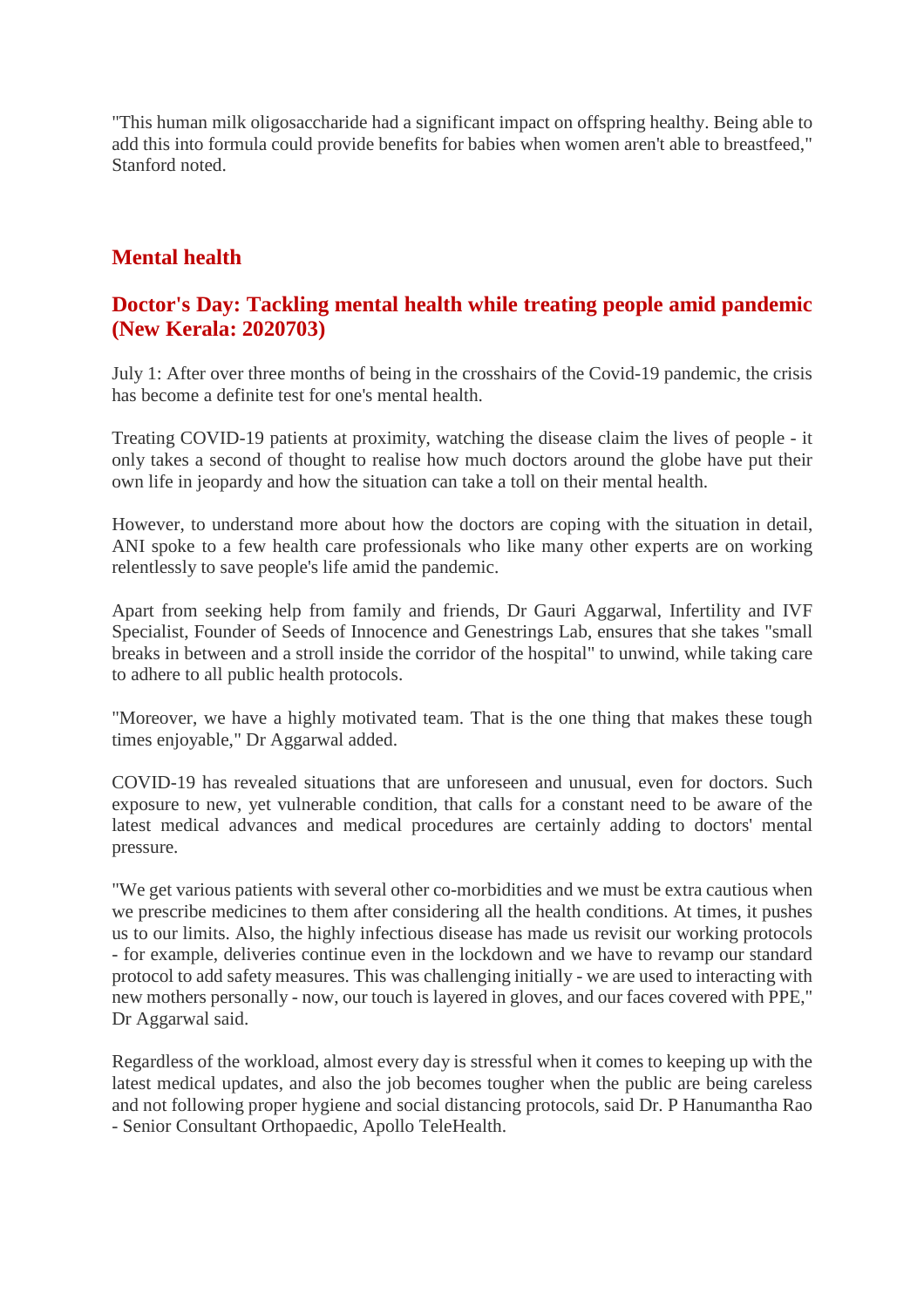"I try to focus on doing things with care and detail, and that in itself helps deal with the stress. Indoor exercises like yoga and running on the treadmill help me improve my mood and sleep quality," Dr Rao said while explaining ways to tackle the mental pressure amid these trying times.

Dr Rao also tries to stay in touch with the family even during duty, as the doctor says, "making sure they are alright is something that helps me get through the day."

However, to maintain the "calm and composure" in front of patients, Dr Rao says he has to make conscious efforts.

"Letting them know you are stressed will make them more worried, which will, in turn, add to your stress. So that is something I consciously avoid," the doctor said.

Apart from the rising number of COVID cases, and the fear of contracting the disease, one another condition that adds to doctor's exhaustion is wearing the preventive requirements, including PPE kits and other necessary precautions, said Dr Gaurav Maheshwari, Chief Surgical Gastroenterologist, Paras Hospitals, Panchkula.

Doctors across the globe are voluntarily isolating themselves from their dear ones to avoid the danger of spreading coronavirus. However, Dr Gaurav Maheshwari says "isolation is difficult, but it is an essential practice. We must try to shield the vulnerable family members like the elderly and people with comorbidities."

Practising mind-calming exercises such as meditation, mindfulness, and yoga are some of the key measures Dr Maheshwari tries to adopt to avoid stress during such unprecedented times.

COVID-19 pandemic has kept the world in a tough, yet, required lesson about staying mindful of health and hygienic practices. Doctors, along with other frontline warriors are relentlessly serving the nation to put a halt to the spreading virus.

On National Doctor's Day (July 1), we are bound to honour every selfless doctor and extend our contribution to shifting the narrative by bringing more number of recovery rates during the pandemic.

# **Blood test**

# **Blood test can predict severity of Covid-19: Study (New Kerala: 2020703)**

https://www.newkerala.com/news/2020/116756.htm

Clinicians can examine Covid-19 patients' blood to identify those at greatest risk of severe illness and to pinpoint those most likely to need a ventilator, according to a new study.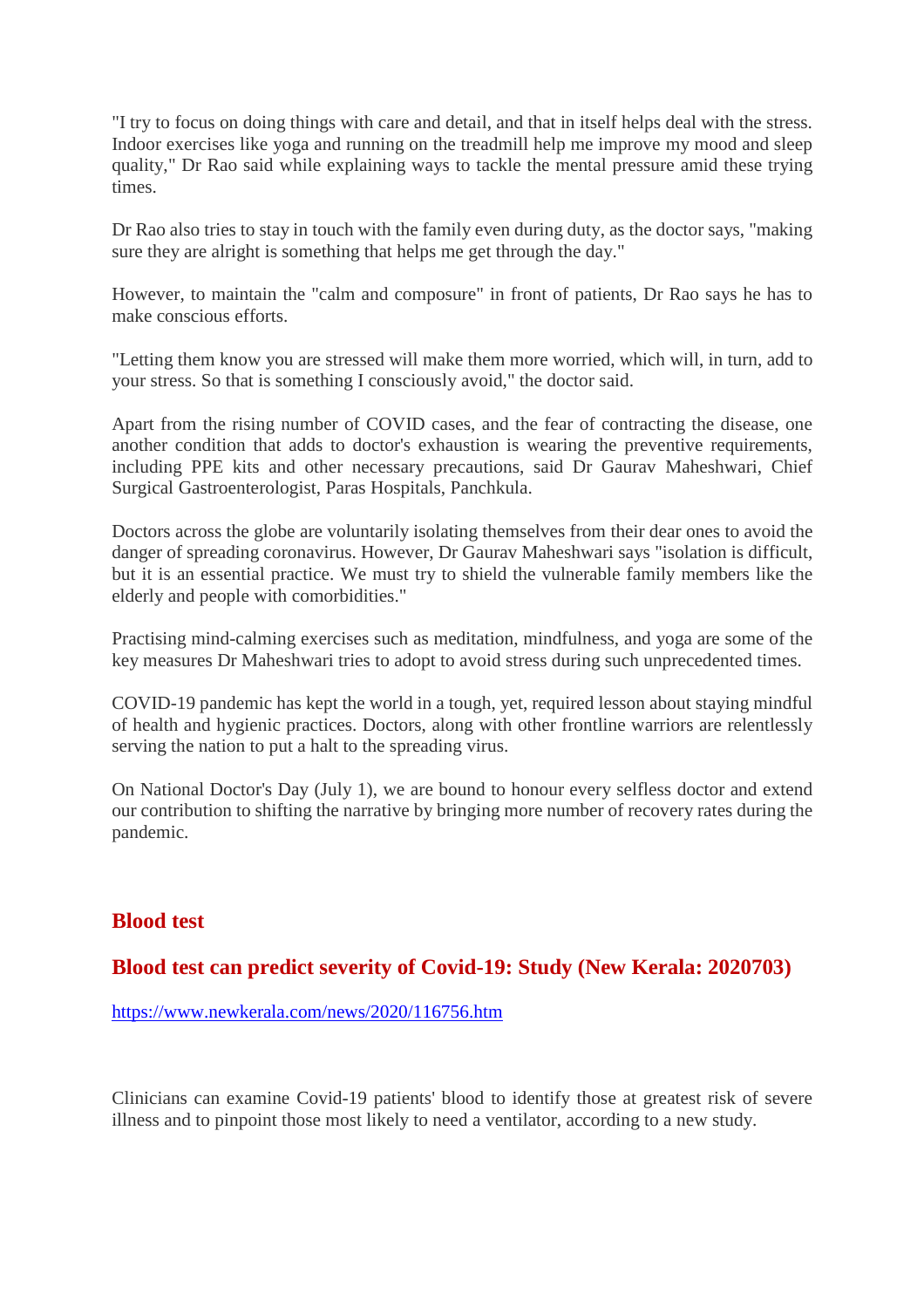The discovery could lead to new treatments to prevent deadly "cytokine storms" seen in severe cases of Covid-19. It also may help explain why diabetes contributes to worse outcomes in patients with the coronavirus.

The researchers from the University of Virginias (UVA) found that the levels of a particular cytokine in the blood upon diagnosis could be used to predict later outcomes.

Cytokines - proteins produced by immune cells - are responsible for severe overreactions by the immune system, known as cytokine storms, associated with Covid-19 and other serious illnesses.

"The immune response that we discovered to predict severe shortness of breath in Covid-19 is known in other pulmonary diseases to cause damage," said study researcher Bill Petri from the UVA.

"So this could lead to a novel way to prevent respiratory failure in individuals infected with the new coronavirus, by inhibiting this immune cytokine. We plan to test this in a model of Covid-19 prior to considering a clinical trial," Petri added.

For the findings, the research team identified 57 Covid-19 patients treated at UVA who ultimately required a ventilator.

They then tested blood samples taken from the patients within 48 hours of diagnosis or hospital admission.

The research team compared the results with those from patients who did not wind up needing a ventilator.

Cytokine storms, in which the immune system spirals out of control, are typically associated with an established group of cytokines.

But the best predictor of Covid-19 outcomes was an "underappreciated" cytokine more associated with allergies, the researchers reported.

High levels of that cytokine, IL-13, were associated with worsened Covid-19 outcomes regardless of patients' gender, age or other health problems.

The researchers also identified two more cytokines associated with severe outcomes, though the duo had less ability to predict the need for a ventilator.

In addition, the researchers found that levels of two other cytokines were significantly higher in patients with elevated blood sugar.

This "pro-inflammatory response," they said, may help explain why diabetes is associated with worse Covid-19 outcomes. In short, the body is primed to respond too strongly to the infection.

The researchers said the discovery could become part of a scoring system to let doctors flag atrisk COVID-19 patients for closer monitoring and personalized interventions.

The finding also identifies cytokines doctors could target as a new treatment approach